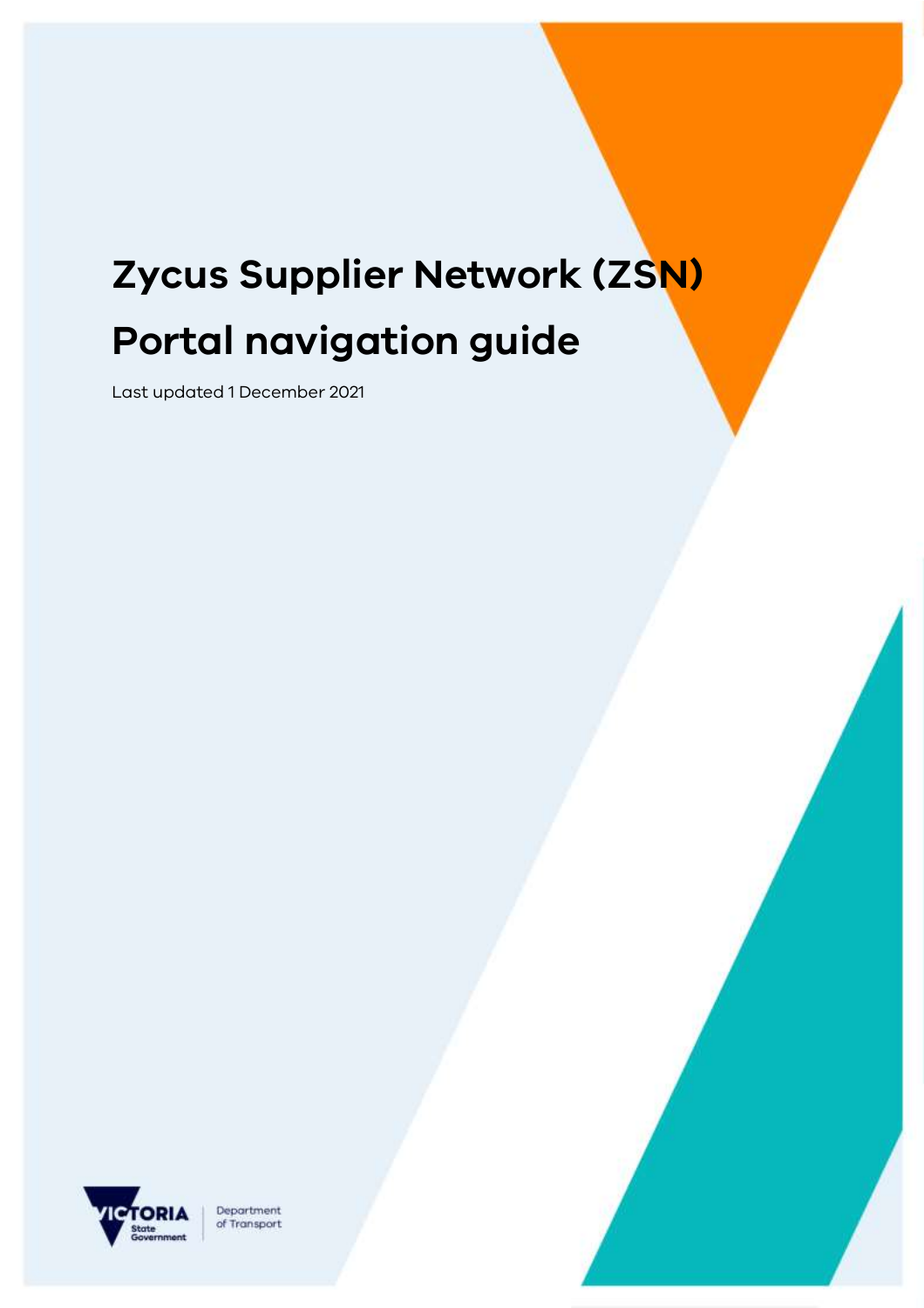## **Contents**

| NAVIGATING THE ZYCUS SUPPLIER NETWORK (ZSN) | 3  |
|---------------------------------------------|----|
| <b>My Accounts</b>                          | 3  |
| <b>Contracts</b>                            | 6  |
| <b>Events</b>                               | 7  |
| <b>Reference documents</b>                  | 14 |
| eForum Messages                             | 14 |
| Respond to a request for offer              | 19 |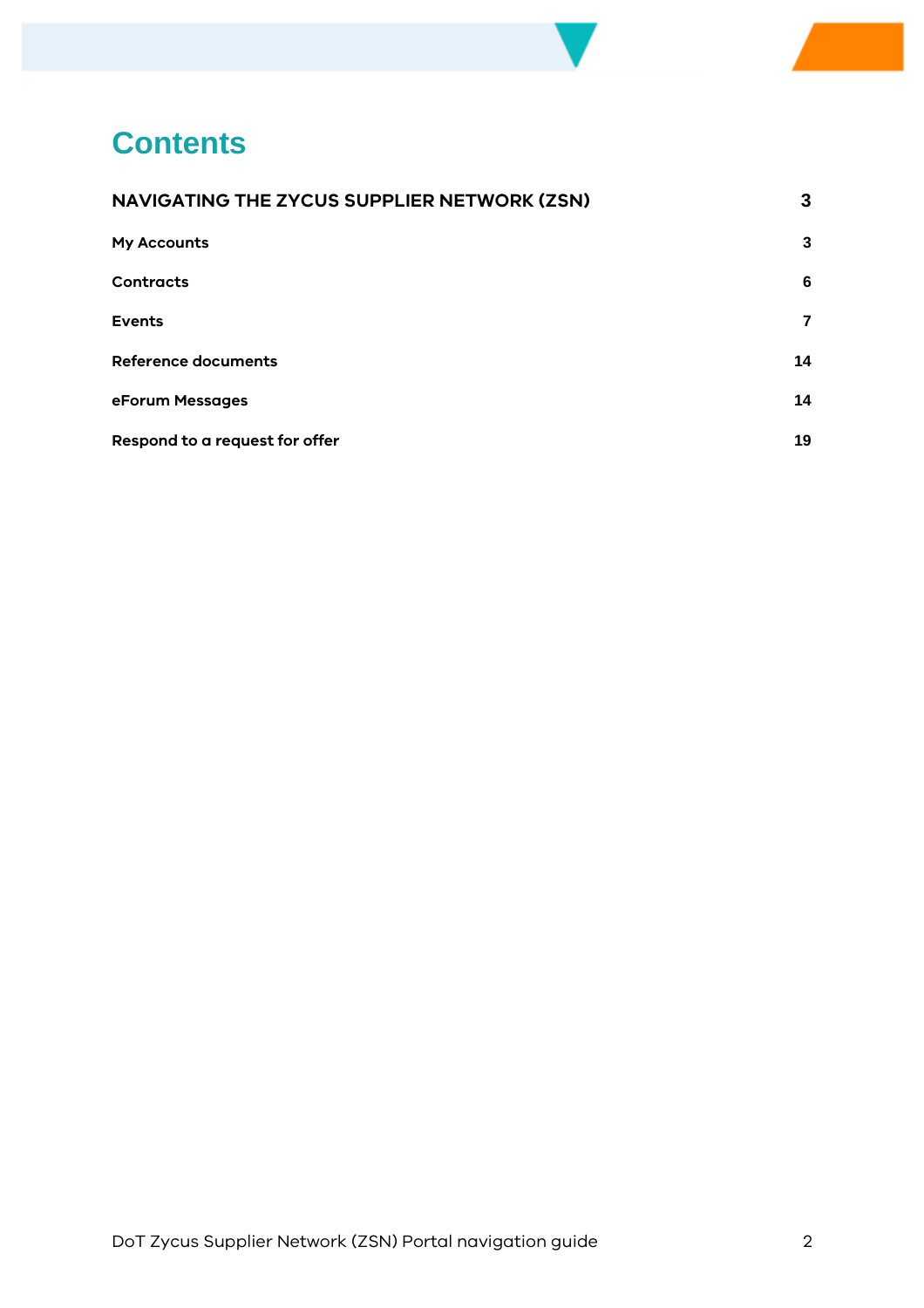The Zycus Supplier Network (ZSN) allows you to engage with The Department of Transport via a web-based portal. Use this guide to navigate through the ZSN menu functions, display your supplier details and respond to sourcing events.

### <span id="page-2-0"></span>**Navigating the Zycus Supplier Network (ZSN)**

#### <span id="page-2-1"></span>**My Accounts**

The main side menu displays your customer's account information including any DOT requests (active and completed) and any alerts DOT have sent you.

|                                             | <b>ZYCUS</b>                                          |                                        |                          |                                                     |                                 | Manage Companies: v                              |                             | Settings >>    | Help v              | $J \rightarrow \infty$ |
|---------------------------------------------|-------------------------------------------------------|----------------------------------------|--------------------------|-----------------------------------------------------|---------------------------------|--------------------------------------------------|-----------------------------|----------------|---------------------|------------------------|
| ln<br>Home                                  | All Customers V                                       |                                        |                          |                                                     |                                 |                                                  |                             |                |                     |                        |
| 靈<br>Court<br>Services                      | <b>Fe</b> Pending Tasks(0)                            |                                        |                          | You do not have any incomplete tasks at this moment |                                 |                                                  |                             |                |                     |                        |
| Victoria                                    | <b>Card Libraries</b><br>指演                           |                                        |                          |                                                     |                                 |                                                  |                             |                | <b>Add New Card</b> | $\sim$                 |
| 鄽<br>Department<br>of Transport             | <b>Sourcing Events</b>                                |                                        |                          | ŧ                                                   | <b>Risk/Performance Reports</b> |                                                  |                             |                |                     |                        |
| 靈<br>Department<br>of Transport<br>Pre Prod | RFP - QA Services<br>Customer<br>Department of Tr     | <b>GONES</b><br>Event Id<br>1211634395 | Event Type<br><b>RFP</b> | Open Date<br>25/11/2021 04:1.                       | <b>Event Name</b><br>PE1511     | Customer<br>Department of Tr.                    | Supplier<br><b>CITYWIDE</b> |                | GSID<br>49          |                        |
|                                             | RFP - QA Services<br>Customer                         | 0.093<br>Event td                      | Event Type:              | Open Date                                           | Event Name<br>Supplier Perform  | Customer<br>Department of Tr.                    | Supplier<br>CITYWIDE        | $\frac{49}{2}$ | esip                |                        |
|                                             | Department of Tr<br>Sourcing for Services - UH- 23_11 | 1211634395<br><b>CLOWED</b>            | RFP.                     | 25/11/2021 04:1                                     | <b>Event Name</b><br>Test1      | With each Enter<br>Customer<br>Department of Tr. | <b>Supplier</b><br>CITYWIDE |                | GSID<br>49          |                        |
|                                             | Customer<br>Department of Tr.,                        | Event Id<br>1211614795                 | Event Type<br><b>RFP</b> | Open Date<br>25/11/2021 04:1.                       | 3 of 3 records                  |                                                  |                             |                | View more           |                        |
|                                             | 20 of 393 records                                     |                                        |                          | View more                                           |                                 |                                                  |                             |                |                     |                        |

- 1. Open ZSN
- 2. Click **The Department of Transport** on left hand side

The **Accounts** screen is displayed. You can display **My Requests**, **My Companies**, **Completed Requests** and **My Alerts** by clicking on the respective tabs.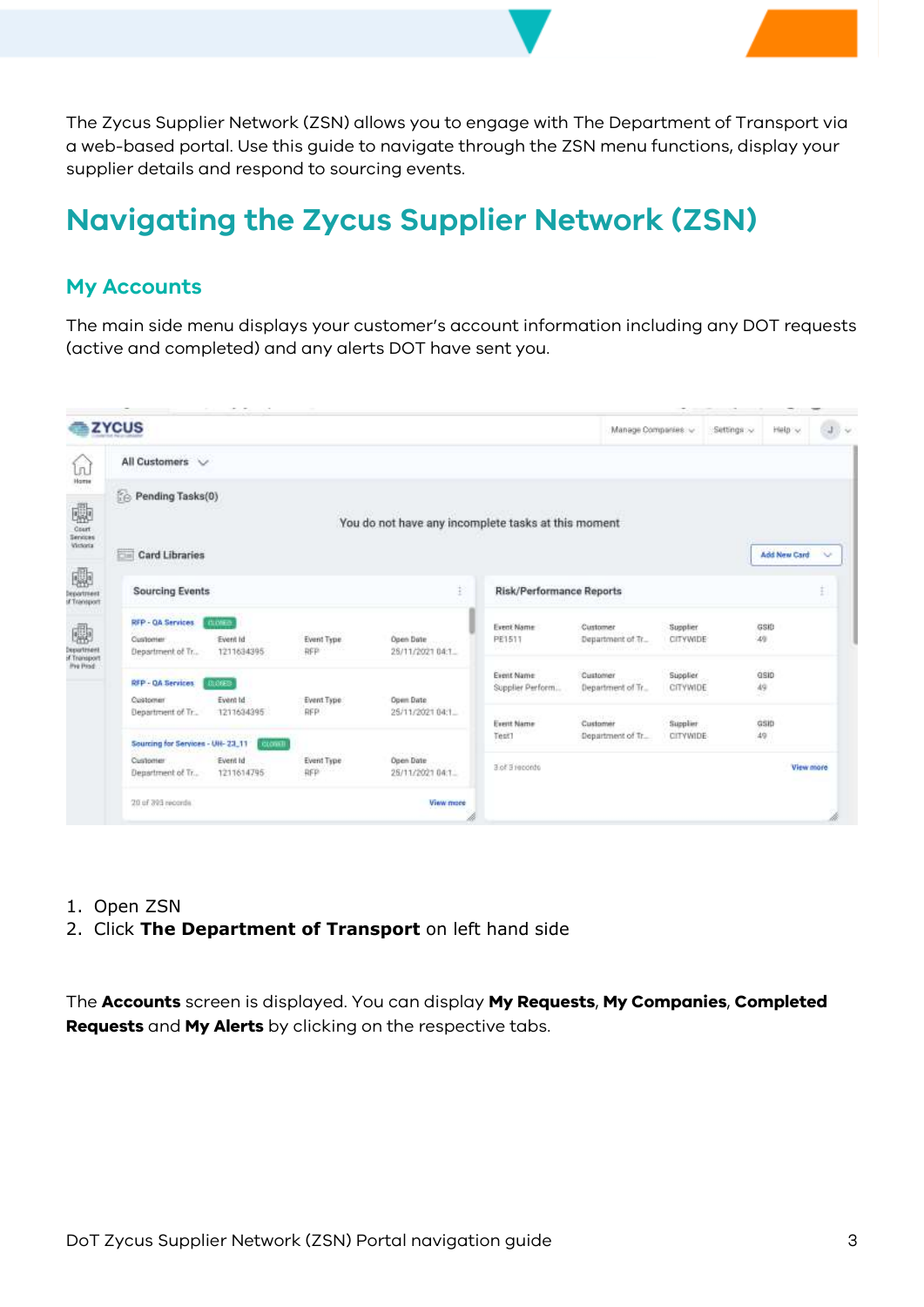**My Requests** tab displays requests that have been initiated by DOT and can include a request to create the supplier, request to extend the supplier scope and requests to edit supplier profile details.

| 思              |               | <b>Department of Transport</b> |                           |     |                   |                             |              |                                                                  |                                  |         |
|----------------|---------------|--------------------------------|---------------------------|-----|-------------------|-----------------------------|--------------|------------------------------------------------------------------|----------------------------------|---------|
| <b>ACCOUNT</b> | <b>EVENTS</b> | <b>CONTRACTS</b>               | <b>RISK/PERFORMANCE</b>   |     |                   | REFERENCE DOCUMENTS         |              |                                                                  |                                  |         |
| My Requests    | My Companies  |                                | <b>Completed Requests</b> | цg. | My Alerta         |                             |              |                                                                  |                                  |         |
| Req.<br>No.    | Company Name  | GSID.                          | Request Type O            |     | Supplier<br>Type  | <b>Business</b><br>Location | Requested On | <b>Total Elapsed</b><br>Time                                     | Status:                          | Actions |
|                |               |                                |                           |     | No Requests Found |                             |              |                                                                  |                                  |         |
|                |               |                                |                           |     |                   |                             |              |                                                                  | <b>ECH ECH Peps</b> 1 0f1 ECH EC |         |
|                |               |                                |                           |     |                   |                             |              | ** Please click on auterit button a to send request for approval |                                  |         |

**My Companies** tab displays your company details. Click **View** to display company, address and product details or **Edit** to update the details - Note: the Edit function is only available if you are a potential supplier (*not* operational).

*If the details on the My Companies tab need to be updated, please contact your DOT buyer.*

| J                    | <b>Department of Transport</b> |                  |                               |                       |                           |                                  |                             |
|----------------------|--------------------------------|------------------|-------------------------------|-----------------------|---------------------------|----------------------------------|-----------------------------|
| <b>ACCOUNT</b>       | <b>EVENTS</b>                  | <b>CONTRACTS</b> | RISK/PERFORMANCE              | REFERENCE DOCUMENTS   |                           |                                  |                             |
| <b>My Requests</b>   | <b>My Companies</b>            |                  | <b>Completed Requests</b>     | My Alerts             |                           |                                  | Need help with              |
| <b>COMPA</b><br>GSID | Company Name                   |                  | Created On                    | <b>Last Edited On</b> | Company<br>Status         | Created As<br><b>TARY IS THE</b> | Actions                     |
| 9767                 | TEST 2                         |                  | 12/11/2021                    | 12/11/2021            | Active                    | Potential                        | Edit<br>Third."             |
| 49<br>œ              | CITYWIDE                       |                  | <b>CONTRACT</b><br>06/10/2020 | $+144-$               | Active<br><b>THE CAST</b> | Operational                      | 五症<br><b>Vison</b>          |
|                      |                                |                  |                               |                       |                           |                                  | <b>ICE ICE Page</b><br>$-1$ |

You can view your company details by clicking the **Company** and **Address** tabs

| Company."                                               | Address " |                                                       | Small to Medium Enterpr Social Procurement * |         |                          |           |                                             |      |                                         |                         |
|---------------------------------------------------------|-----------|-------------------------------------------------------|----------------------------------------------|---------|--------------------------|-----------|---------------------------------------------|------|-----------------------------------------|-------------------------|
| DOT Site                                                |           |                                                       | Select Legal/DBA supplier name "             |         | TEST 2                   | <b>SY</b> |                                             |      |                                         |                         |
| All Locations *                                         |           | Associated Address(es)                                | and the contract state of the contracts      |         |                          |           |                                             |      |                                         |                         |
| Contact Details *<br>THE R. P. LEWIS CO., LANSING MICH. |           | <b>ANTIQUES ANTIQUES</b><br><b>Address</b><br>ID<br>œ | Account Group                                | Address |                          | Phone:    | Phone<br>Extension<br><b>SALE AND STATE</b> | Fax: | Fax.<br>Extension<br><b>PERMIT LOOP</b> | RT<br>Address<br>,,,,,, |
|                                                         |           |                                                       | Head Quarter Address<br>(HQ)                 | AUS     | TEST, MEL. AU-VIC, 6677. | 6677      |                                             |      |                                         |                         |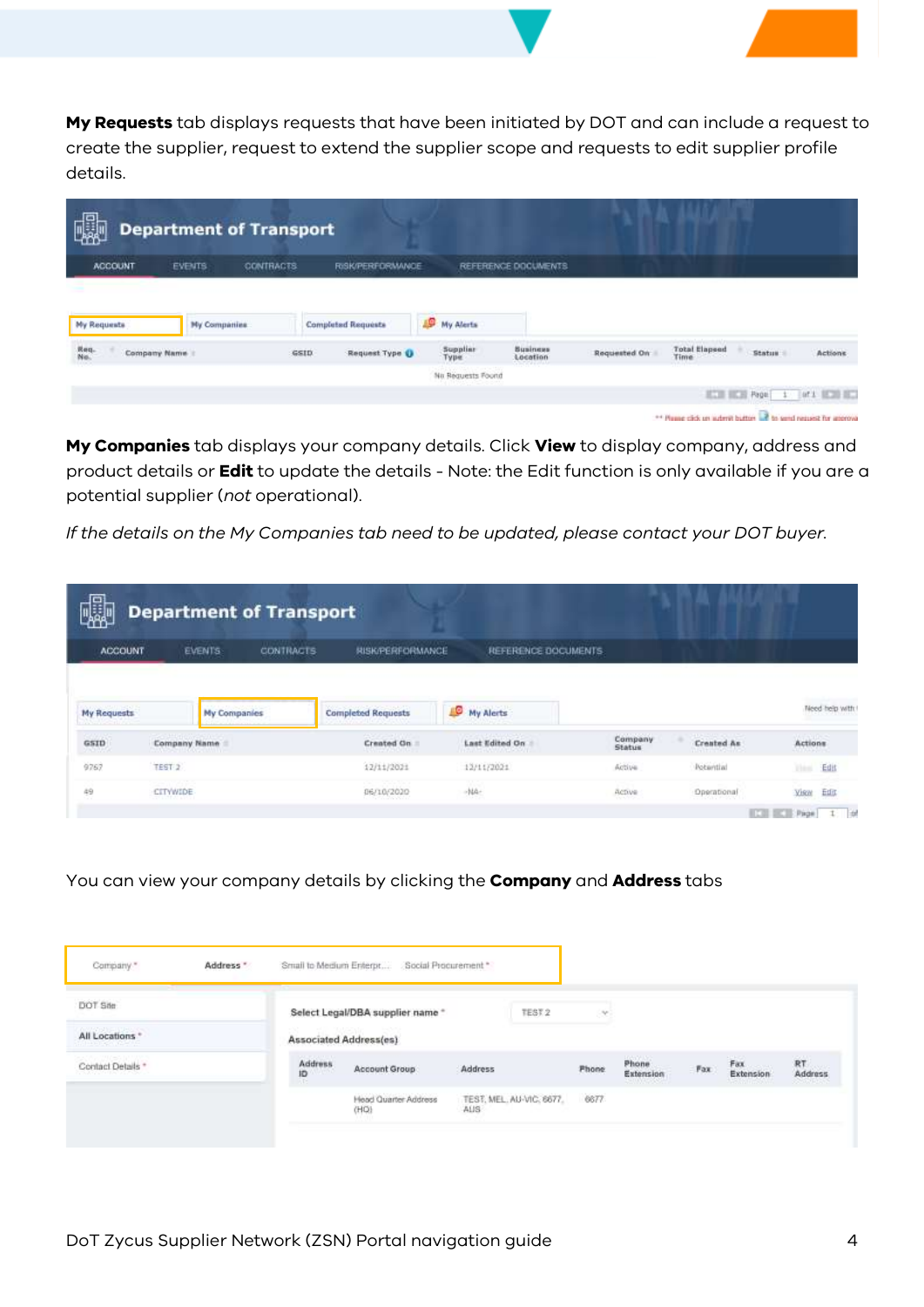

**Completed Requests** tab displays the request items that have been actioned and completed.

| My Requests |                    | <b>My Companies</b> |             | <b>Completed Requests</b> | <sup>C</sup> My Alerta |                              |              |                              |          |                                          |
|-------------|--------------------|---------------------|-------------|---------------------------|------------------------|------------------------------|--------------|------------------------------|----------|------------------------------------------|
| Req.<br>No. | Company Name       |                     | <b>GSID</b> | Request Type ()           | Supplier<br>Type       | <b>Business</b><br>Location  | Requested On | <b>Total Elapsed</b><br>Time | Status:  | Actions                                  |
| 6346        | anyone e<br>TIST 2 |                     | 9767        | Creata                    | Potential              | <b>Contractor</b><br>$-145-$ | 12/11/2021   | 00:00                        | Approved | 대평 대                                     |
|             |                    |                     |             |                           |                        |                              |              |                              |          | <b>EXTERNAL Property 1 of 2 BOX REAL</b> |

**My Alerts** tab displays alerts that have been sent to you from your DOT buyer.

| <b>My Requests</b> | <b>My Companies</b> | <b>Completed Requests</b> | My Alerts       |           |        |         |
|--------------------|---------------------|---------------------------|-----------------|-----------|--------|---------|
| Company Name       | Title               | Received On               | Due On          | Days Left | Status | Actions |
|                    |                     |                           | No Alerts Found |           |        |         |
|                    |                     |                           |                 |           |        |         |

Respond to alerts by clicking **Act** and submitting comments to your DOT buyer.

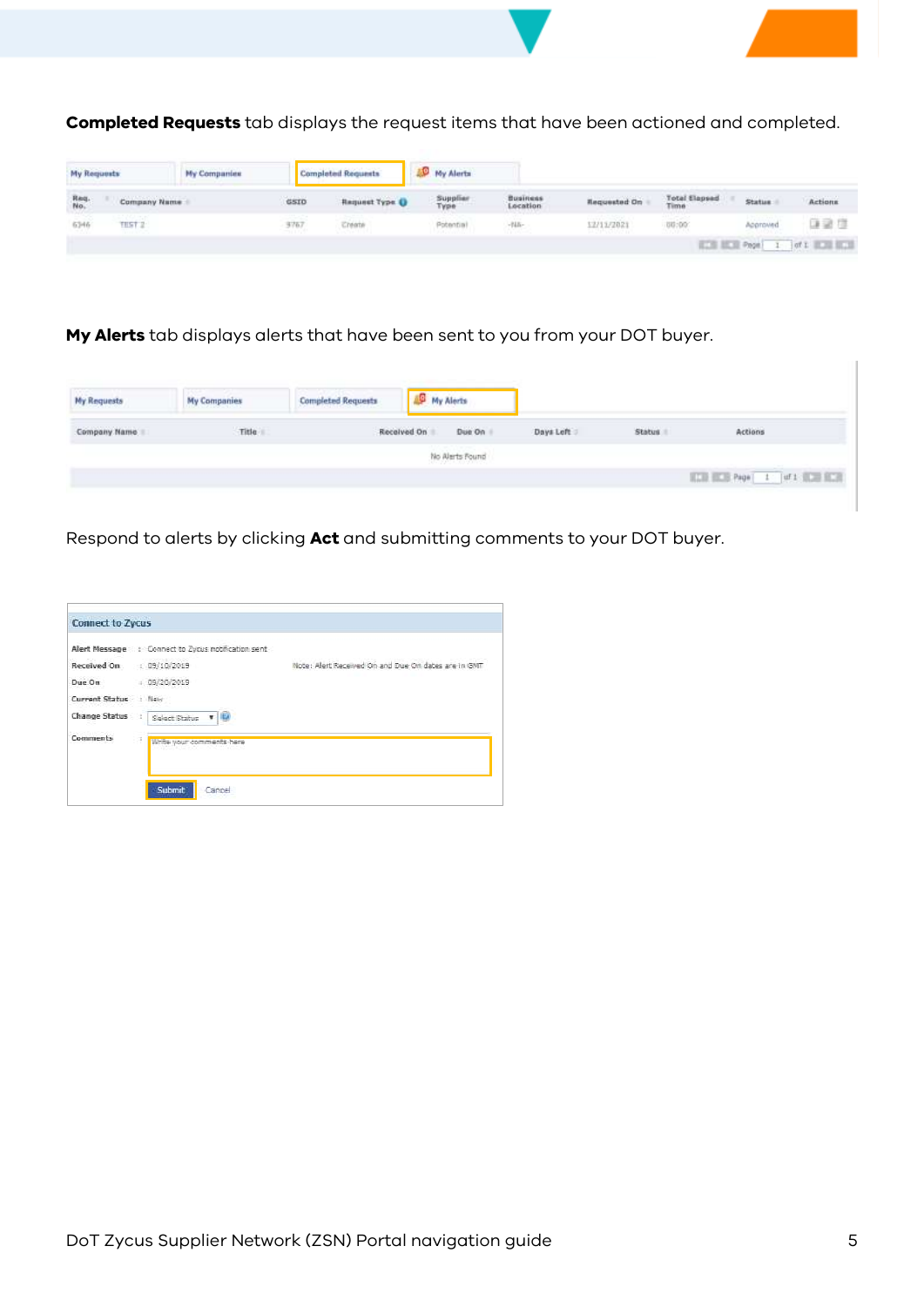#### <span id="page-5-0"></span>**Contracts**

The **Contracts** menu displays your contracts with DOT. Your contract progress can be tracked, and status updates are displayed on this screen.

1. Click **Contracts** to display your DOT contracts

| $\overline{B}$                         |                                         | <b>Department of Transport</b> |                         |    |                     |                |          |
|----------------------------------------|-----------------------------------------|--------------------------------|-------------------------|----|---------------------|----------------|----------|
| ACCOUNT                                | <b>IR PARTIES LIE</b><br><b>EVENTS:</b> | <b>CONTRACTS</b>               | <b>RISK/PERFORMANCE</b> |    | REFERENCE DOCUMENTS |                |          |
| <b>CONTRACTS</b>                       |                                         |                                |                         |    |                     |                |          |
| <b>Contracts Awaiting Review</b>       |                                         |                                |                         |    |                     |                |          |
| Search by Contract fairniser           |                                         | wil                            |                         | Ga |                     |                |          |
| <b>Contract Number</b>                 | Titla                                   |                                | Requested By            |    | Rogoested On        | <b>Stabus</b>  | Action   |
| DCT16967<br>and completely at an extra | PHA Certinal Signing Dema 5             |                                | Admin User              |    | 11/11/2021          | Signed<br>---- | Action * |

The **Contracts Awaiting Review** screen is displayed. You can track the status of your contracts, perform required actions, and download copies of your contracts. All contracts start with '**DOT**' and can be individually downloaded from the **Action** menu.

To download your contract:

- 1. Click **Action** to display the **Action** menu.
- 2. Click **Save a Copy** to download a copy of your contract to your PC.

| <b>ACCOUNT</b>                   | <b>EVENTS</b><br><b>CONTRACTS</b> | <b>RISKPEREORMANCE</b> | <b>REFERENCE DOCUMENTS</b> |                                                                                  |           |                              |
|----------------------------------|-----------------------------------|------------------------|----------------------------|----------------------------------------------------------------------------------|-----------|------------------------------|
| CONTRACTS.                       |                                   |                        |                            |                                                                                  |           |                              |
| <b>Contracts Awaiting Review</b> |                                   |                        |                            |                                                                                  |           |                              |
| Search by Contract Number        |                                   | m                      |                            |                                                                                  |           |                              |
| <b>Contract Humber</b>           | <b>Title</b>                      | <b>Requested By</b>    | Required On                | <b>Status</b>                                                                    | Action    |                              |
| DST16867                         | PHA Curtinal Signing Denvo S      | Admin User             | 11/11/2021                 | Signed                                                                           | Action #  |                              |
| DDT18952                         | PHA Certinal Signing Cerno 4      | Admin User             | 11/11/1021                 | Signet                                                                           | Arrion *  |                              |
| DOT16946                         | PHA Certinal Signing Demo 2       | Atmin User             | 05/11/2021                 | Signing in progress                                                              | Active +  |                              |
| DDT16047                         | PHA Certinal Signing Derro 3      | Atmin User             | 05/11/2021                 | Signing In jarograms                                                             | Artisti # |                              |
|                                  |                                   |                        |                            |                                                                                  |           | Action +                     |
|                                  |                                   |                        |                            |                                                                                  |           | <b>Review Contract</b>       |
|                                  |                                   |                        |                            |                                                                                  |           | <b>Edit Contract Offline</b> |
|                                  |                                   |                        |                            |                                                                                  |           | Stive A Copy                 |
|                                  |                                   |                        |                            | Other options from the Action menu allow you to review your contract, edit an of |           | De Undo All Modifications    |
|                                  |                                   |                        |                            |                                                                                  |           |                              |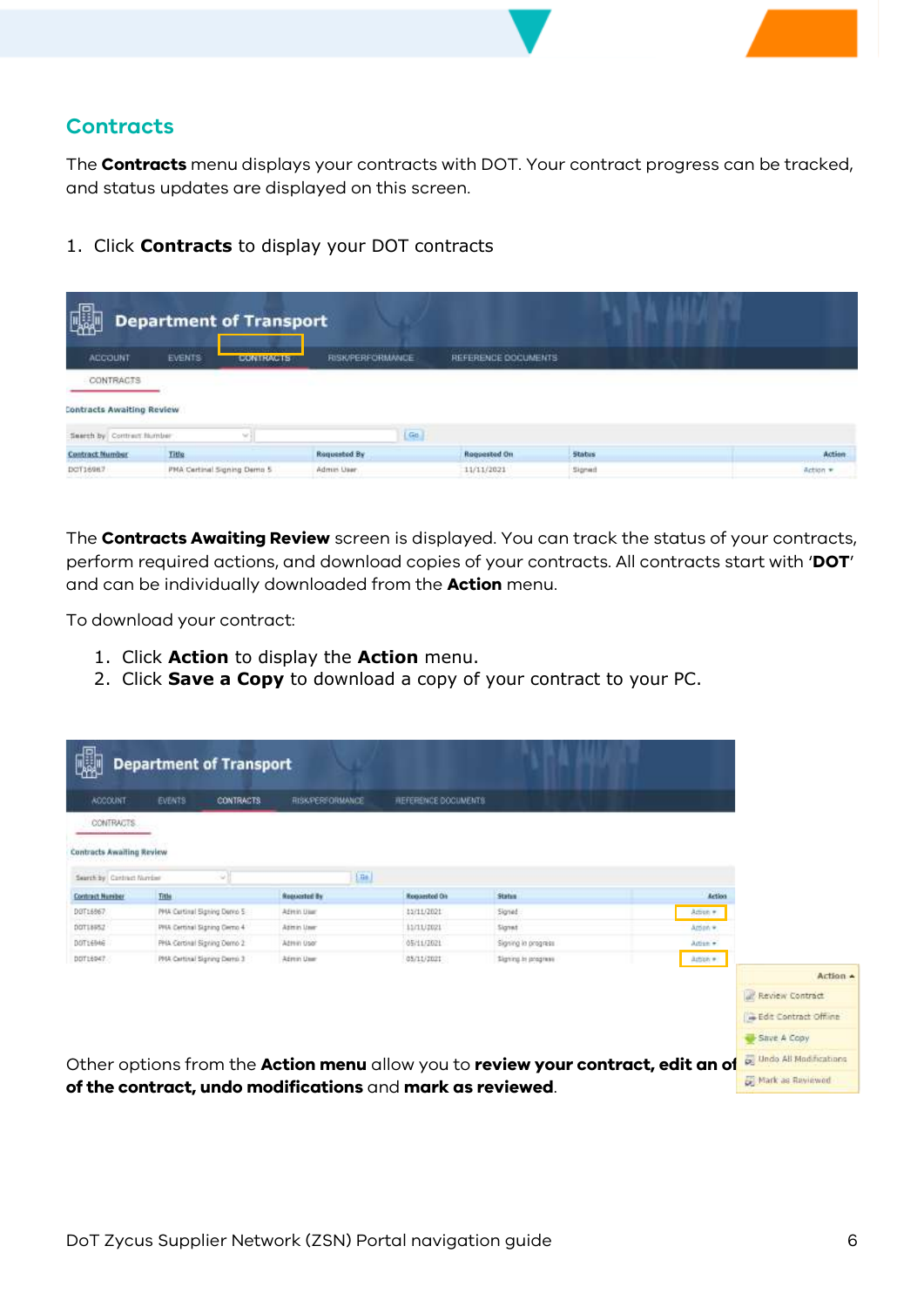#### <span id="page-6-0"></span>**Events**

The **Events** tab displays your sourcing events and sourcing related documents. A sourcing event is initiated by DOT and submitted to you via the ZSN. A sourcing event can be a request for a quote, a request to participate in a tender or request to provide information as

part of an expression of interest. You can provide responses to sourcing events from within the ZSN portal and upload any relevant documentation as part of the submission.

Sourcing events can be displayed and responded to from the **Events** tab.

- 1. Click **Events**.
- 2. Click **Sourcing Events**.

| Please use the search and the fiber functionality to locate the sourcing event that may require your attention. You can access efforum in all of these sourcing events going forward. |                        |
|---------------------------------------------------------------------------------------------------------------------------------------------------------------------------------------|------------------------|
|                                                                                                                                                                                       |                        |
|                                                                                                                                                                                       | x                      |
|                                                                                                                                                                                       |                        |
|                                                                                                                                                                                       |                        |
|                                                                                                                                                                                       |                        |
| CITYWIDE                                                                                                                                                                              | $\mathcal{P}$          |
| <b>B Save Filters</b>                                                                                                                                                                 | <b>Billian Filters</b> |
| Status                                                                                                                                                                                | Action                 |
|                                                                                                                                                                                       |                        |
| Climad                                                                                                                                                                                | Wew Event              |
| Negotiation<br>Closed                                                                                                                                                                 | <b>Ed View Event</b>   |
|                                                                                                                                                                                       |                        |

The **Event List** screen displays your sourcing events with DOT. You can track the status of each event, view the event details and enter the event to confirm your participation.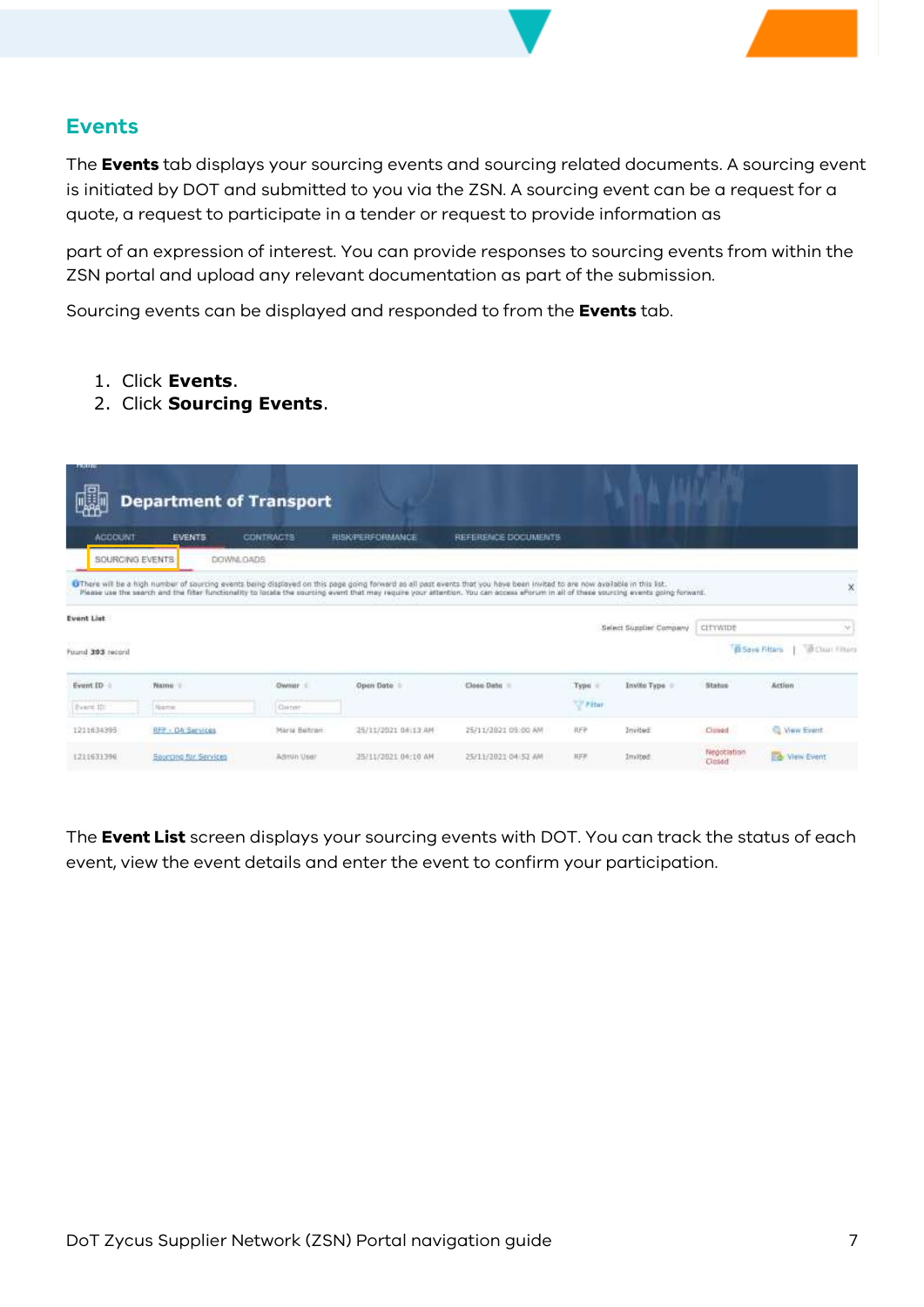To participate in a sourcing event:

1. Click **Enter Event**.

| <b>ACCOUNT</b>             | <b>EVENTS</b>   | CONTRACTE              | RIBK/PERFORMANCE | REFERENCE DOCUMENTS                                                                                                                                                                                                                                                                                                                                                    |          |                         |          |                                                      |
|----------------------------|-----------------|------------------------|------------------|------------------------------------------------------------------------------------------------------------------------------------------------------------------------------------------------------------------------------------------------------------------------------------------------------------------------------------------------------------------------|----------|-------------------------|----------|------------------------------------------------------|
|                            | SOURCING EVENTS | DOWNLOADS              |                  |                                                                                                                                                                                                                                                                                                                                                                        |          |                         |          |                                                      |
|                            |                 |                        |                  | O There will be a high number of sourcing events being displayed on this page going forwant as all past events that you have been invited to are now available in this list.<br>Flease use the search and the filter functionality to locate the sourcing event that may require your attention. You can access efforum in all of these sourcing events going forward. |          |                         |          |                                                      |
| vent List                  |                 |                        |                  |                                                                                                                                                                                                                                                                                                                                                                        |          |                         |          |                                                      |
|                            |                 |                        |                  |                                                                                                                                                                                                                                                                                                                                                                        |          | Select Supplier Company | CITYWIDE | m.                                                   |
|                            |                 |                        |                  |                                                                                                                                                                                                                                                                                                                                                                        |          |                         |          | <b>B Save Fitters</b><br><b>S&amp; Clase Filters</b> |
| cuted 1 record<br>Event ID | Name in         | Owner :                | Open Date:       | Close Date:                                                                                                                                                                                                                                                                                                                                                            | Type.    | <b>Invite Type</b>      | Status:  | Action.                                              |
| Hyers 1D                   | Marrie          | danni kaye<br>$\alpha$ |                  |                                                                                                                                                                                                                                                                                                                                                                        | V Filter |                         |          |                                                      |

The **Confirm Participation** screen is displayed. The time remaining to submit your responses is indicated in the top right of the screen. You must complete and submit your responses before the event closes. Download and review both the terms and conditions and environmental sustainability documents.

2. Click **Download** to download a copy of the document. Once reviewed, you can either **Accept** or **Reject** the document.

| 厄                                                            | <b>Department of Transport</b>              |                                                                                                           |                     |                                          |                 |                    |                                                  |
|--------------------------------------------------------------|---------------------------------------------|-----------------------------------------------------------------------------------------------------------|---------------------|------------------------------------------|-----------------|--------------------|--------------------------------------------------|
| ACCOUNT<br><b>EVENTS</b>                                     | <b>CONTRACTS</b>                            | <b>RISK/PERFORMANCE</b>                                                                                   | REFERENCE DOCUMENTS |                                          |                 |                    |                                                  |
| SOURCING EVENTS                                              | DOWNLOADS                                   |                                                                                                           |                     |                                          |                 |                    |                                                  |
| You are here: He Events > Contint Participation              |                                             |                                                                                                           |                     |                                          |                 |                    | Time Remaining<br>for Event to Cluse<br>23:47:07 |
| <b>Supplier Checklist</b><br>≡                               | RFQ: 1210799795   test dk                   | To confirm participation accept all Terms and Conditions.                                                 |                     |                                          |                 |                    | Go to a Forum illiance                           |
| <b>Confirm Participation</b><br>œ                            |                                             |                                                                                                           |                     |                                          |                 |                    |                                                  |
| To confirm participation accept all<br>Terms and Conditions. | <b>Terms and Conditions</b>                 |                                                                                                           |                     | <b>Status</b>                            | Action          |                    |                                                  |
| <b>Prepare Response</b>                                      | (Source Standard Terms and Conditions.docx) |                                                                                                           |                     | No Action Taken Yet<br>1950 PM & TANKING | <b>C</b> Acrest | <b>C.S.</b> Report | <b>Download</b>                                  |
| Submit Response                                              |                                             |                                                                                                           |                     |                                          |                 |                    | <b>ETH BEST Page   1   of 1   87   87   8</b>    |
|                                                              |                                             | Preview (Other Attachments and RFK Preview will be available after all Terms and Conditions are accepted) |                     |                                          |                 |                    |                                                  |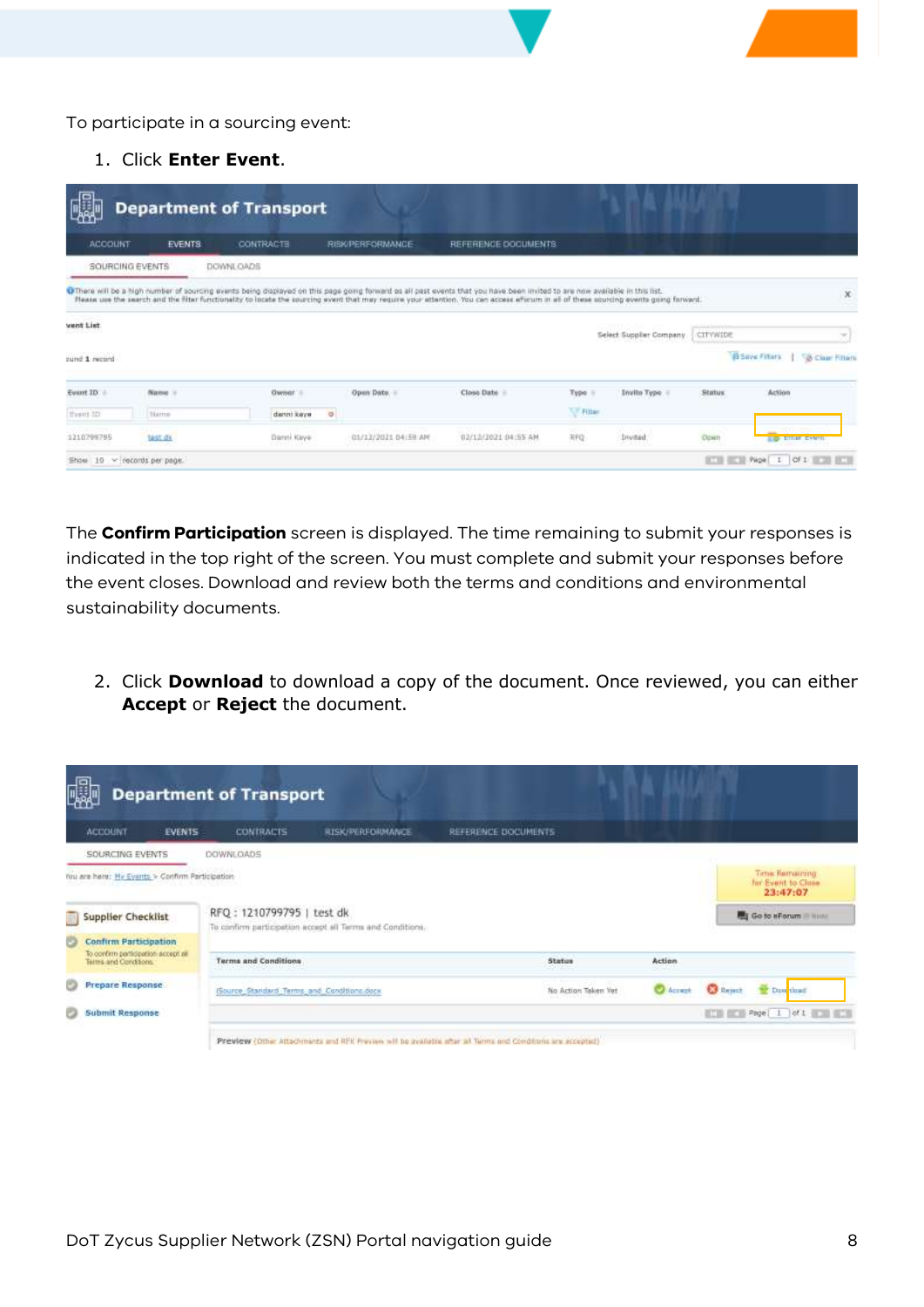Once **the Terms and Conditions** are accepted, the **Other Attachments** are displayed which can include the contract details and any other supporting documents.

Click **Download** to download a copy of the attached documents.

|                                                                                             |                                                                                        |               |                                   | --------                               |
|---------------------------------------------------------------------------------------------|----------------------------------------------------------------------------------------|---------------|-----------------------------------|----------------------------------------|
| Supplier Checklist                                                                          | RFQ: 1210799795   test dk<br>To confirm participation accept all Terms and Conditions. |               |                                   | Go to eForum (0 New)                   |
| <b>Confirm Participation</b><br>To continn participation accept all<br>Terms and Conditions | <b>Terms and Conditions</b><br><b>I ARRIVED AND ACCOUNTS OF A</b>                      | <b>Status</b> | Action                            |                                        |
| <b>Prepare Response</b>                                                                     | (Source Standard Terms and Conditions doca)                                            | Accepted      | <b>O</b> Account<br><b>O</b> Norm | <b>Download</b>                        |
| Submit Response<br><b>Co</b>                                                                |                                                                                        |               |                                   | <b>ETH ETH Fage 1 of 1 ETH ETH</b>     |
|                                                                                             | Other Attachments                                                                      | Size:         | <b>Uploaded On</b>                | Action                                 |
|                                                                                             | DoT - Long-Form-Agreement-for-the-provision-of-Services March 2020 days                | 264 KS        | 21/18/2020 02:07 AM               | Download                               |
| RFQ Summary<br><b>Event Status: Open</b>                                                    | TTV + Long-Form-Agreement-for-the-provision-of-Services March 2020 dock                | 267.830       | 21/10/2020 02:07 AM               | <b>E</b> Download                      |
| Open Date: 01/12/2021 04:55 AM                                                              | Doff - Short-Form-Agreement-for-the-provision-of-goods or services March 2020.docx     | -490 HB       | 31/10/2020 02:07 AM               | <b>Committed</b>                       |
| Close Date: (12/12/2021 04:55 AM)                                                           |                                                                                        | <b>KARATA</b> |                                   |                                        |
| <b>Owner:</b> Daniel Kaye                                                                   | TTV - Short-Form-Agreement-for-the-provision-of-goods or services March 2020 docx      | 490 KB        | 21/10/2020 02:07 AM               | <b>Download</b>                        |
| Contact:                                                                                    |                                                                                        |               |                                   | <b>BEEN RADE: 1   of 1   BEEN BEEN</b> |

The **RFQ Details** section contains the sourcing event information and questions you are required to respond to.

Click **Confirm Participation** to commence reviewing and responding to the sourcing event.

*Note: If you do not wish to participate in the event, click Decline Participation.*

|        | RFQ Details (Sections: B   Questions: 22   Item: 1) | <b>Expand All Sections</b>                                               |
|--------|-----------------------------------------------------|--------------------------------------------------------------------------|
| 1.0    | null                                                | $(Question; 1  $ Thems:0)                                                |
| 2.0    | null                                                | (Question:1   Items:0)                                                   |
| □ 3.0  | null                                                | (Question:1   Items:0)                                                   |
| 0.40   | null                                                | $\langle\texttt{Question:1}\downarrow\texttt{It} \texttt{orrs:0}\rangle$ |
| 05.0   | null                                                | (Question:1   Items:0)                                                   |
| 0.60   | null                                                | (Questions:16   Items:1)                                                 |
| ED 7.0 | null                                                | (Questions:0   Items:0)                                                  |
| 9.0    | null                                                | (Question:1   Items:0)                                                   |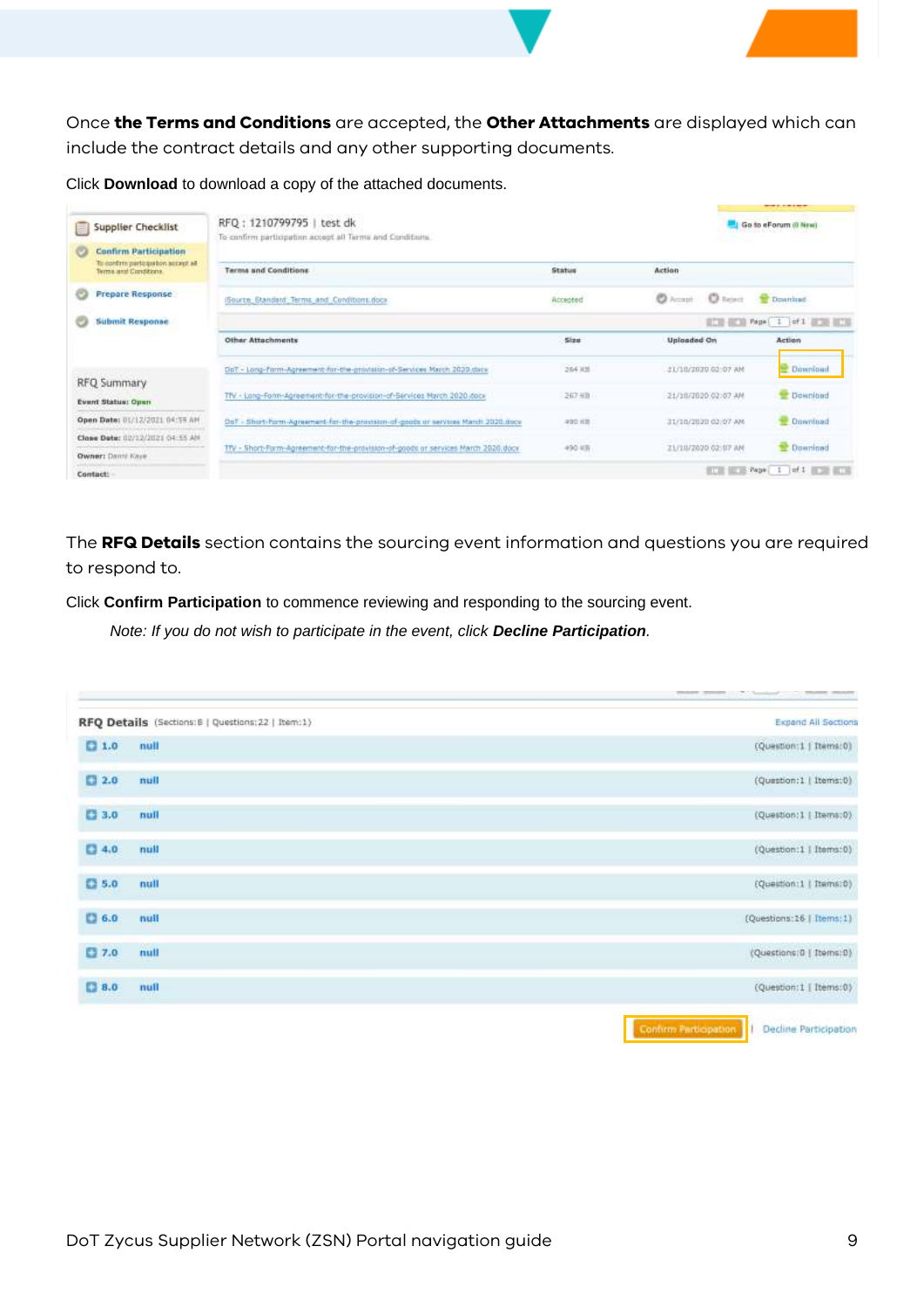The **Prepare Responses** screen is displayed. Responses must be submitted to all mandatory questions - refer to the colour indicators to ensure responses to all mandatory (red indicator) questions have been answered.



#### 23:36:53 RFQ: 1210799795 | test dk Supplier Checklist Go to eForum (0 New) Prepare responses for all the sections in the event. Confirm Participation Please select the currency you want to bid in @  $\sqrt{2}$ **Prepare Response** Prepare responses for all the Bidding Currency: | AUD - Australian Dollar: Submit Response G All question(s) answered (Y Optional question(s) not answered (B) Handatory question(s) not answered **1.0 EVALUATION MATRIX** Completion Status : Nathing to Complete **View Response** Status : OPEN Type : Com **RFQ Summary**  $\overline{0}$  2.0 Part A.1 - Request for Quote Datails<br>Status : OPEN **WA BASEDINA** Completion Status : Nothing to Complete **Event Status: Open** Type : Commant Open Date: 01/13/2021 04:59 AM Close Date: 02/12/2021 04:55 AM 3.0 Part A.2 - Scope of Work Completion Status : Nothing to Complete **Gew.floappinser** Status / OPEN Owner: Carri Kaye Type : Con Contact:  $\frac{4.0 \text{ Part B} - Conditions of Quotation}{{\color{red}Stations}}$ Completion Status : Nothing to Complete View Response

Click **Prepare Response** to review and respond to the sourcing event questions.

Section 1 of 4 of the sourcing event is displayed. Sections containing mandatory questions will be flagged with the red mandatory indicator. All mandatory questions within the section will be flagged with an asterisk (\*).

|                                             |                                |                                                                                                                                    |                                | Even |
|---------------------------------------------|--------------------------------|------------------------------------------------------------------------------------------------------------------------------------|--------------------------------|------|
|                                             |                                | Draft Export Draft Draft Draft Print   Buyer's Attachments O   Upload Event Level Attachments(0)                                   |                                |      |
| Bidding Currency: (AUD - Australian Dollar) |                                |                                                                                                                                    |                                |      |
| Decimal Precision:2.                        |                                |                                                                                                                                    |                                |      |
|                                             |                                | Important: Kindly export the draft again in case the event has been paused and republished to fill the responses via excel import. |                                |      |
|                                             |                                |                                                                                                                                    |                                |      |
| <b>G</b> 3 of 7 Part A.2                    | <b>Q</b> 4 of 7 Part B -       | $G$ 5 of 7 Part C -                                                                                                                | $\bullet$ 6 of 7 Part D -      |      |
| Mandalery (O/O) Optional (O/O)              | Mandatony (G/O) Optional (G/O) | Mandatory (G/D) Optional (G/D)                                                                                                     | Mandatory (B/1) Optonal (G/34) |      |
| ") Mandatory Questions                      |                                |                                                                                                                                    |                                |      |
|                                             |                                |                                                                                                                                    |                                |      |
| This section is for DOT internal purpose    |                                |                                                                                                                                    |                                |      |
|                                             |                                |                                                                                                                                    |                                |      |
|                                             |                                |                                                                                                                                    |                                |      |
| Professional competence                     |                                |                                                                                                                                    |                                |      |
|                                             |                                |                                                                                                                                    |                                |      |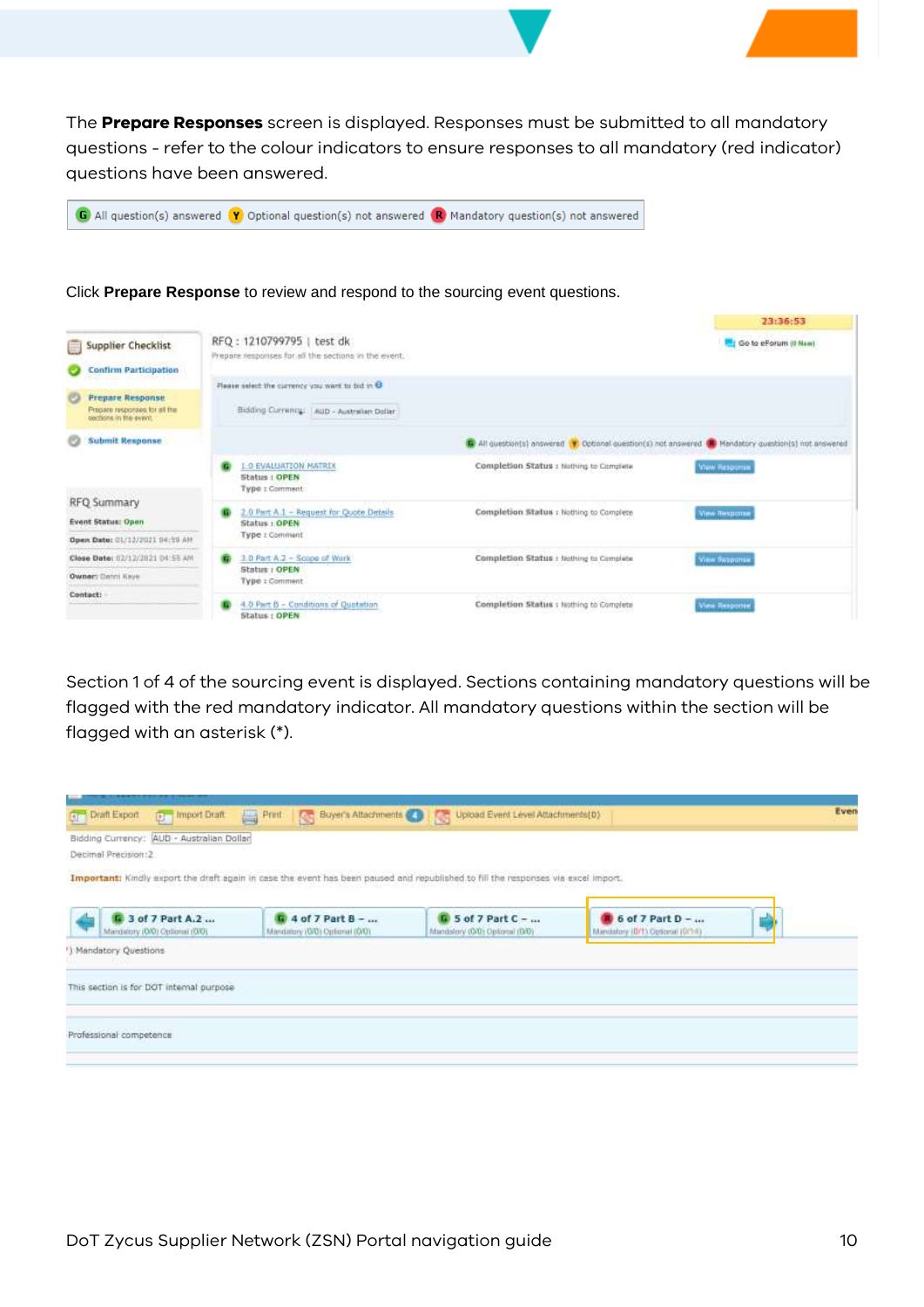

Provide a response to all relevant questions - **all mandatory questions must be responded to**.

| Enter Question                                                                                                                                        |          |          |                                                                |               |            |         |    |                   |                              |                    |
|-------------------------------------------------------------------------------------------------------------------------------------------------------|----------|----------|----------------------------------------------------------------|---------------|------------|---------|----|-------------------|------------------------------|--------------------|
| the purchase of the configuration and and a the control of the pro-<br>( B Completed / 1 Total Ibern(s))<br>2021년 12월 12월 12일 12일 12일 12월 12일 12월 12일 |          |          |                                                                |               |            |         |    |                   |                              |                    |
| Unit Cost Ill Final Cost                                                                                                                              |          |          |                                                                |               |            |         |    |                   |                              |                    |
| Hem Information                                                                                                                                       |          |          | Demand Information<br>Baseline Costs (AUD - Australian Dollar) |               |            |         |    | Anong Information |                              |                    |
|                                                                                                                                                       |          |          |                                                                |               |            |         |    |                   |                              | Total Cint         |
|                                                                                                                                                       |          |          |                                                                |               |            |         |    |                   | <b>Enter Unit Cost Desc.</b> |                    |
| Attachment(s)                                                                                                                                         | Trem No. | Dam Name | <b>Trem Description</b>                                        | Thront Price. | Price Type | Est Qty | Qb | <b>LION</b>       | <b>Value</b>                 | (Errer Unit Cost.) |

#### Click the **section tabs** to navigate to other sections of the sourcing event and provide the required responses.

|                                                                                                                                                                                                                        |                                                              |                                                                                                                                    |                                                           | Bidding Currency: WJD - Australian Dollar                  |
|------------------------------------------------------------------------------------------------------------------------------------------------------------------------------------------------------------------------|--------------------------------------------------------------|------------------------------------------------------------------------------------------------------------------------------------|-----------------------------------------------------------|------------------------------------------------------------|
|                                                                                                                                                                                                                        |                                                              |                                                                                                                                    |                                                           | Decimal Prezision:2                                        |
|                                                                                                                                                                                                                        |                                                              | Important: Kindly export the draft again in case the event has been peused and republished to fill the responses via excel import. |                                                           |                                                            |
|                                                                                                                                                                                                                        | <b>E</b> 4 of 7 Part B -<br>Manutatory (D/O) Explorer (D/O): | <b>B</b> 3 of 7 Part A.2<br>Mandatory (GRS) Optional (D/D)                                                                         | <b>E</b> 2 of 7 Part A.1<br>Mandatory (0/0) Dohorar (0/0) | <b>E</b> 1 of 7 EVALUATI<br>Mandalory (D/D) Optional (D/D) |
| <b>Showtno</b><br>All Questic                                                                                                                                                                                          |                                                              |                                                                                                                                    |                                                           | (*) Mandatory Questions                                    |
|                                                                                                                                                                                                                        |                                                              |                                                                                                                                    |                                                           |                                                            |
|                                                                                                                                                                                                                        |                                                              |                                                                                                                                    |                                                           | Part D Response to Quotation                               |
|                                                                                                                                                                                                                        |                                                              |                                                                                                                                    |                                                           |                                                            |
| Instructions to Respondents for completing this Quotation template1. All responses must be provided within the specified fields of Part D and must respond to the Specification (Part A.2) and Proposed Contract (Part |                                                              |                                                                                                                                    |                                                           |                                                            |

Attachments from DOT can be viewed by clicking **Buyer's Attachments**. If you are required to upload documents as part of the sourcing event responses, click **Upload Event Level Attachments** and attach any relevant documentation.

|  |                                           |  | C A bttps://isource-ausyut.zycus.com/iSource/mysupplier/PrepareSupplierResponses.pfm?topLevelEle  |
|--|-------------------------------------------|--|---------------------------------------------------------------------------------------------------|
|  | RFQ : 1210799795   test dk                |  |                                                                                                   |
|  |                                           |  | Draft Export [1] Import Draft [2] Print Buyer's Attachments De Upload Event Level Attachments (0) |
|  | Bidding Currency: AUD - Australian Dollar |  |                                                                                                   |

Click **Save** to save the section responses you have provided.

Click **Go to Submit Response** once you have completed all the responses for each of the sections.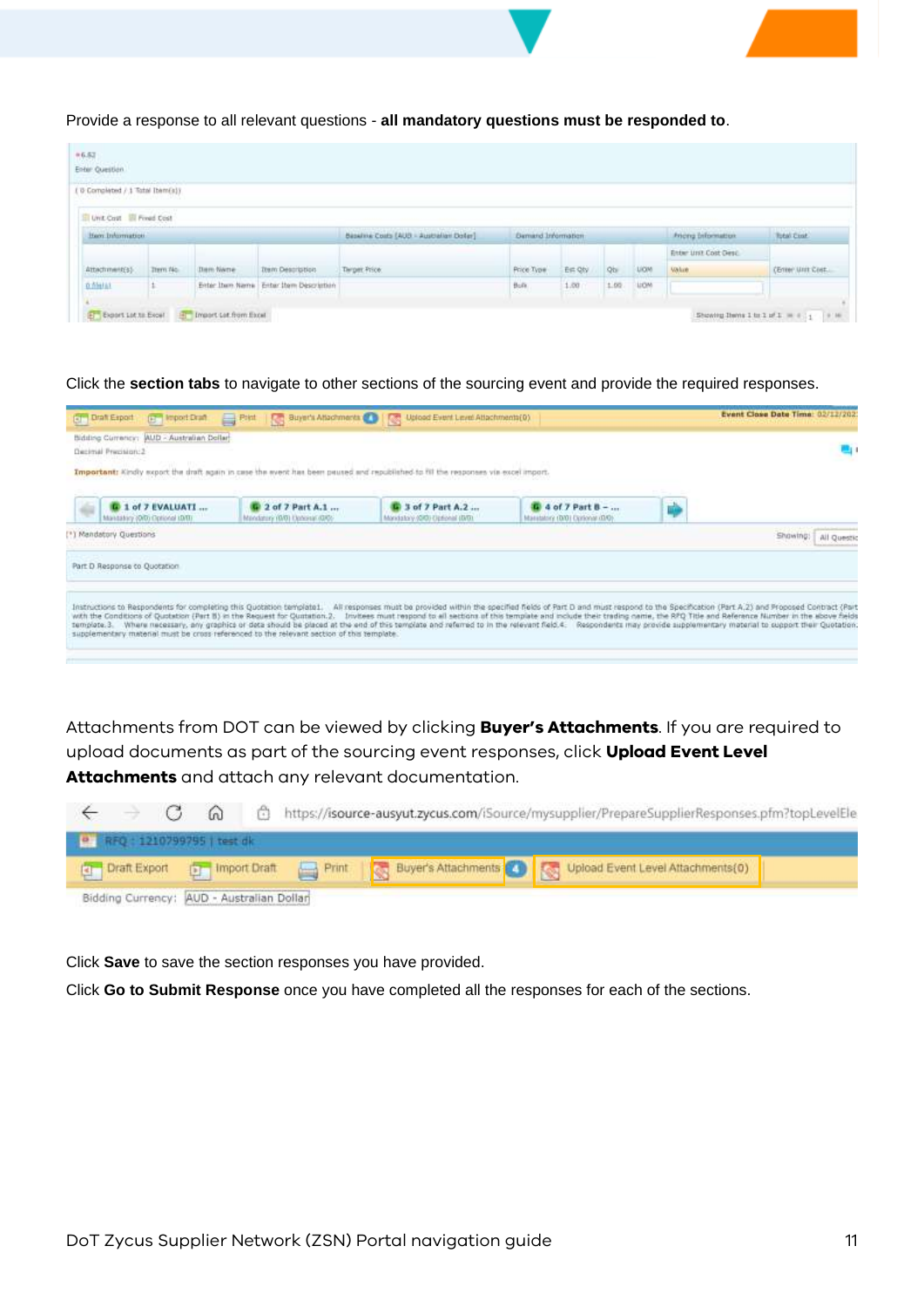| And I to 12 Year old Links Ten                                                                                                                                                                         |                                                                            |                                                            |                                                                                  | My Events My Download                                                                                                                                                                                                                                                                                                                                                                                                                                                                                                                                                                                                                                                                      |
|--------------------------------------------------------------------------------------------------------------------------------------------------------------------------------------------------------|----------------------------------------------------------------------------|------------------------------------------------------------|----------------------------------------------------------------------------------|--------------------------------------------------------------------------------------------------------------------------------------------------------------------------------------------------------------------------------------------------------------------------------------------------------------------------------------------------------------------------------------------------------------------------------------------------------------------------------------------------------------------------------------------------------------------------------------------------------------------------------------------------------------------------------------------|
| <b>ETT</b> Import Draft<br><b>BT Start Export</b>                                                                                                                                                      | $\equiv$ Pan                                                               | Strategie Machinese Co Upsald Event Level Atammenta(0)     |                                                                                  | Event Close Date Time: 02/12/2021 04:55 AM Etc/GMT                                                                                                                                                                                                                                                                                                                                                                                                                                                                                                                                                                                                                                         |
| Bidding Currency: AUD - Australian Dollar<br>Decimal Precision: 3<br>Torportant: Kindly export the dight again in case the event her been paused and republished to hil the response via excel report. |                                                                            |                                                            |                                                                                  | Go to eForum (D New)                                                                                                                                                                                                                                                                                                                                                                                                                                                                                                                                                                                                                                                                       |
| 1 of 7 EVALUATI<br>Mandalony (DIG) Optional (BIB)                                                                                                                                                      | $\blacksquare$ 2 of 7 Part A.1 $\ldots$<br>Marchalory (DRI) Destroye (DRI) | <b>B</b> 3 of 7 Part A.2<br>Mandatoni (DIO) Dollowal (DIO) | $\mathbf{B}$ 4 of 7 Part $\mathbf{B}$ + $\ldots$<br>Mandators (50) Dational (50) |                                                                                                                                                                                                                                                                                                                                                                                                                                                                                                                                                                                                                                                                                            |
| 1 Mandatory Questions                                                                                                                                                                                  |                                                                            |                                                            |                                                                                  | Showing:<br>All Queittions                                                                                                                                                                                                                                                                                                                                                                                                                                                                                                                                                                                                                                                                 |
| Part D Response to Quotation                                                                                                                                                                           |                                                                            |                                                            |                                                                                  |                                                                                                                                                                                                                                                                                                                                                                                                                                                                                                                                                                                                                                                                                            |
| supplementary material must be cross referenced to the relevant section of this template.<br>1. Respondent details                                                                                     |                                                                            |                                                            |                                                                                  | Immustions to Respondents for completing this Quotation template). All responses must be provided within the specified fields of Part D and must respond to the Specification (Part A.2) and Proposed Contract Civitat C) in a<br>with the Conditions of Quotistion (Part 8) in the Saquest for Quotation.2. Inviters must respond to all sections of this template and include their trading name, the SFQ Title and Reference Number in the above fields of th<br>template.3. Where necessary, any graphics or data should be placed at the end of this template and referred to in the relevent field 4. Respondents may provide supplementary material to support their Quotation. All |
| signature space above to signify your acceptance of all terms and conditions of the Quotation.                                                                                                         |                                                                            |                                                            |                                                                                  | IRPORTART: An authorized officer of the bidding company must eignly acceptance of the terms and conditions of this Quotation.An extitutional officer must either insert an electronic equature or type the sonds "I ACCEPT" in                                                                                                                                                                                                                                                                                                                                                                                                                                                             |
| 2. Financial Viability                                                                                                                                                                                 |                                                                            |                                                            |                                                                                  |                                                                                                                                                                                                                                                                                                                                                                                                                                                                                                                                                                                                                                                                                            |
| 3. Acceptance of Agreement.                                                                                                                                                                            |                                                                            |                                                            |                                                                                  |                                                                                                                                                                                                                                                                                                                                                                                                                                                                                                                                                                                                                                                                                            |
| 5.14 Steel the Septembent agree to all terms contained within the Proposed Agreement attached to Part CT                                                                                               |                                                                            |                                                            |                                                                                  |                                                                                                                                                                                                                                                                                                                                                                                                                                                                                                                                                                                                                                                                                            |
| Select v                                                                                                                                                                                               |                                                                            |                                                            |                                                                                  |                                                                                                                                                                                                                                                                                                                                                                                                                                                                                                                                                                                                                                                                                            |
| Back to Prepare Response<br>÷1                                                                                                                                                                         |                                                                            |                                                            |                                                                                  | O Add Comments<br><b>Back to: Top</b><br><b>Guine Sudarul Maxconn</b>                                                                                                                                                                                                                                                                                                                                                                                                                                                                                                                                                                                                                      |

The **Submit Responses** screen is displayed summarising the completion status of each section.

|                                                                           |                                                                                 |                                                                                                      | 23:28:36                |
|---------------------------------------------------------------------------|---------------------------------------------------------------------------------|------------------------------------------------------------------------------------------------------|-------------------------|
| <b>Supplier Checklist</b><br><b>Confirm Participation</b>                 | RFQ: 1210799795   test dk<br>Submit responses of all sections in the event.     |                                                                                                      | Go to afforum (9 New)   |
| <b>Prepare Response</b>                                                   |                                                                                 | Wr All question(s) enswered Y Optional question(s) not answered W Mandatory question(s) not answered |                         |
| <b>Submit Response</b><br>Submit responses of all sections in<br>Tie ment | <b>1.0 EVALUATION MATRIX</b><br>Status : OPEN<br>Type : Commant                 | Completion Status : Nothing to Complete                                                              | <b>View Response</b>    |
|                                                                           | 2.0 Part A.I - Request for Quote Details<br>Status : OPEN<br>Type : Comment     | Completion Status : Nothing to Complete                                                              | View Response           |
| RFQ Summary<br><b>Event Status: Open</b>                                  | 3.0 Part A.2 < Scope of Work<br>Status : OPEN<br>Type : Comment                 | Completion Status : Nothing to Complete                                                              | View Response           |
| Open Date: 01/12/2021 04:39 AM<br>Close Date: 02/12/2021 04:55 AM         | 4.0 Part B - Conditions of Quotation<br>Status: OPEN                            | Completion Status : Nothing to Complete                                                              | View Response           |
| Owner: Danni Kirye                                                        | Type I Comment                                                                  |                                                                                                      |                         |
| Contact:                                                                  | 5.0 Part C - Proposed Agreement<br>Status <sub>1</sub> OPEN<br>Type: Comment    | Completion Status : Nothing to Complete                                                              | View Response           |
|                                                                           | 6.0 Part D - Response to Quotation<br>Status: OPEN<br>Type : Pricing            | Completion Status : Bid Ready for Submission<br>Group Total Price : 20.00 AUD - Australian Dollar    | <b>Propure Response</b> |
|                                                                           | 7.0 Schodule 1 to Part D - Commitment Letter<br>Status : OPEN<br>Type : Comment | Completion Status I Nothing to Complete                                                              | View Response           |

Click **Submit Response** to submit your event responses to DOT.

A confirmation message will display confirming your responses have been submitted successfully. Click **OK** to close the confirmation message window.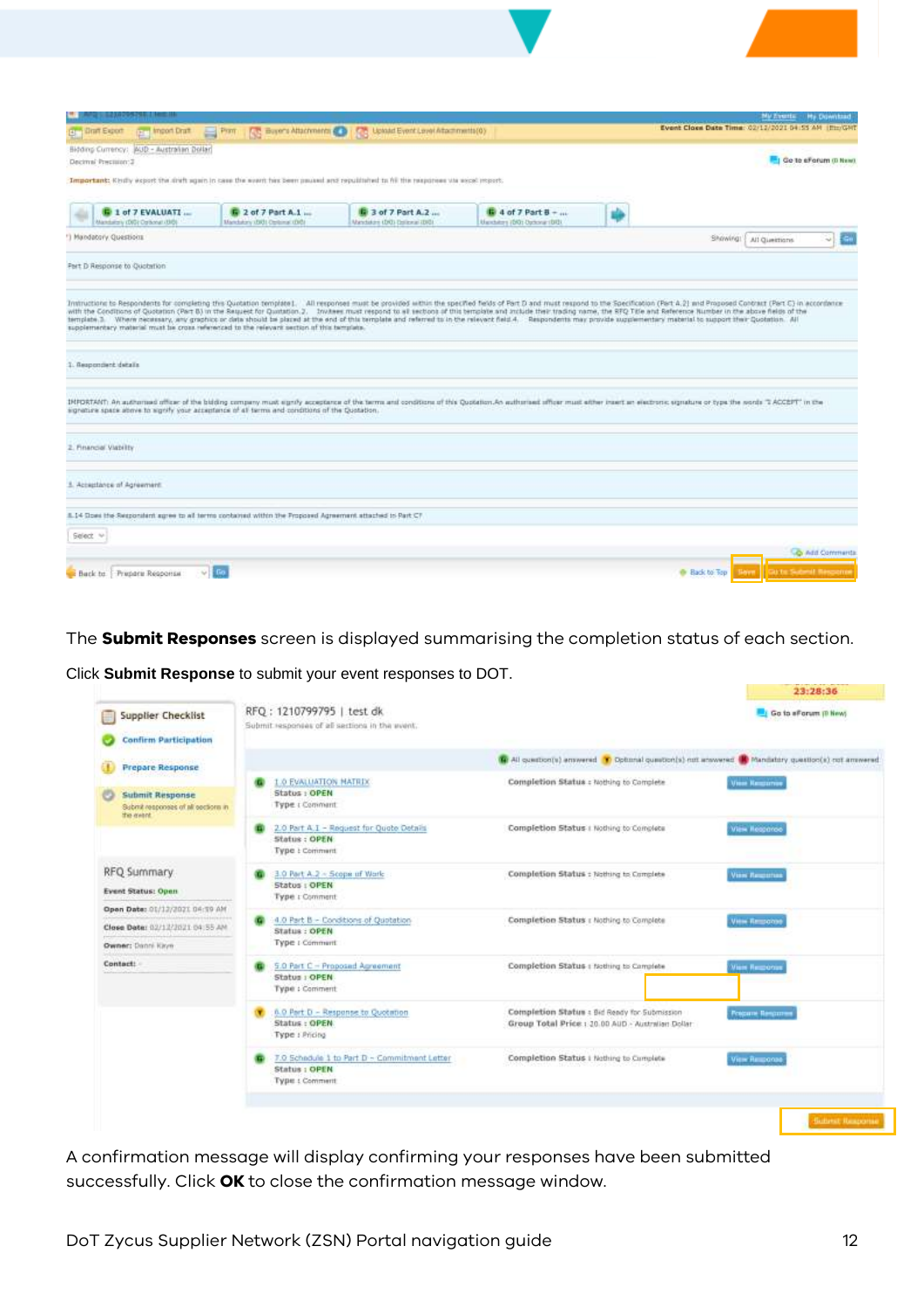

The responses to the sourcing event have now been submitted.

*Note: If required, responses can be recalled by clicking Recall Responses.*

| RFQ: 1210799795   test dk                      |                                                                                                      | Go to eForum (0 New) |
|------------------------------------------------|------------------------------------------------------------------------------------------------------|----------------------|
| Submit responses of all sections in the event. |                                                                                                      |                      |
|                                                | C All question(s) answered Y Optional question(s) not answered (N Mandatory question(s) not answered |                      |
| <b>1.0 EVALUATION MATRIX</b>                   | Completion Status : (0/0 (Mandatory), 0/0 (Optional))                                                | <b>View Basponne</b> |
| Status <sub>1</sub> OPEN                       | Submitted                                                                                            |                      |
| Type : Comment                                 |                                                                                                      |                      |
| 2.0 Part A.1 - Request for Quote Details       | Completion Status: (0/0 (Mandatory), 0/0 (Optional))                                                 | View Response        |
| Status : OPEN                                  | Submitted                                                                                            |                      |
| Type : Commant                                 |                                                                                                      |                      |
| 3.0 Part A.2 - Scope of Work                   | Completion Status : (0/0 (Mandatory), 0/0 (Optional))                                                | View Response        |
| <b>Status: OPEN</b>                            | <b>Submitted</b>                                                                                     |                      |
| <b>Type: Commant</b>                           |                                                                                                      |                      |
| 4.0 Part B - Conditions of Quotation           | Completion Status (0/0 (Mandatory), 0/0 (Optional))                                                  | View Response        |
| <b>Status: OPEN</b>                            | Submitted                                                                                            |                      |
| Type : Commant                                 |                                                                                                      |                      |
| S.O Part C - Proposed Agreement                | Completion Status : (0/0 (Mandatory), 0/0 (Optional))                                                | <b>View Response</b> |
| Status : OPEN                                  | Submitted                                                                                            |                      |
| Type : Comment                                 |                                                                                                      |                      |
| 6.0 Part D - Response to Quotation             | Completion Status : Bid Submitted                                                                    | <b>View Response</b> |
| <b>Status   OPEN</b>                           | Group Total Price : 20.00 AUD - Australian Dollar                                                    |                      |
| Type: Pricing                                  |                                                                                                      |                      |
| 7.0 Schedule 1 to Part D - Commitment Letter   | Completion Status : (0/0 (Mandatory), 0/0 (Optional))                                                | <b>View Response</b> |
| Status + OPEN                                  | Submitted                                                                                            |                      |
| Type : Comment                                 |                                                                                                      |                      |
|                                                |                                                                                                      |                      |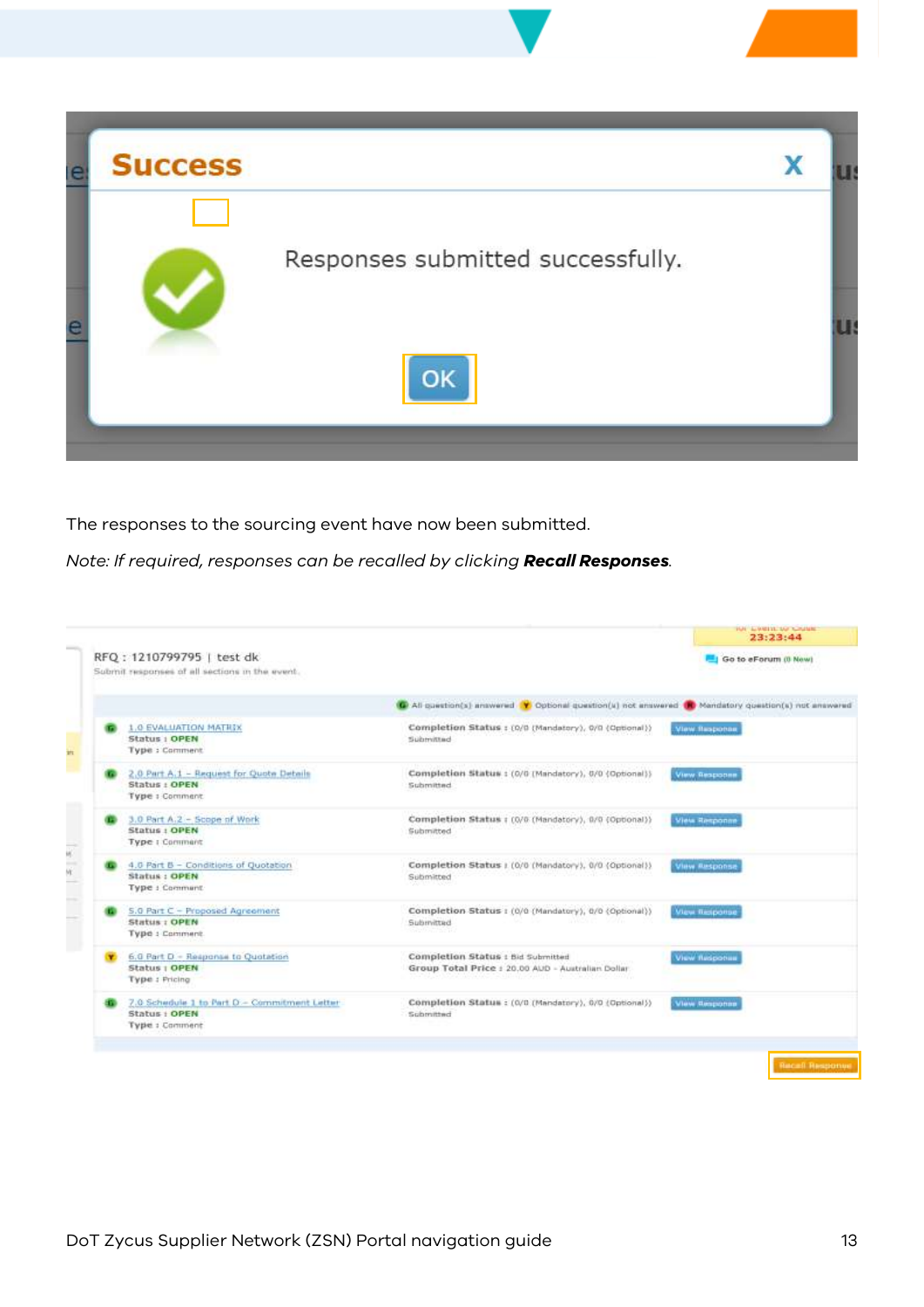#### <span id="page-13-0"></span>**Reference documents**

The **Reference Documents** menu is used to display DOT documents, communiques or instructions. The documents and links are uploaded by DOT, are not specific to sourcing events and are viewed via the **Reference documents** menu options – **Customer Documents** and **Reference Links**.



#### <span id="page-13-1"></span>**eForum Messages**

The **Zycus eForum** allows the DOT buyer to communicate with suppliers from within the ZSN sourcing event. This communication channel allows you to engage with your buyer and send and receive documents relating to the sourcing event.

#### The **eForum message alerts** will appear in the **top right of your sourcing event screen**.

1. Click **Go to eForum**

| SOURCING EVENTS                                                             | <b>DOWNLOADS</b>                                                            |                                                                                                        |                                                  |
|-----------------------------------------------------------------------------|-----------------------------------------------------------------------------|--------------------------------------------------------------------------------------------------------|--------------------------------------------------|
| You are here: Hy Events > Submit Response                                   |                                                                             |                                                                                                        | Time Remaining<br>for Event to Close<br>23:14:55 |
| <b>Supplier Checklist</b><br><b>Confirm Participation</b>                   | RFQ: 1210799795   test dk<br>Submit responses of all sections in the event. |                                                                                                        | Go to eForum @ New)                              |
| <b>View Responses</b>                                                       |                                                                             | G All question(s) answered Y Outlonal question(s) not answered (III Mandetony question(s) not answered |                                                  |
| <b>Submit Response</b><br>Submit responses of all sections in<br>the event. | <b>1.0 EVALUATION MATRIX</b><br>Status : OPEN<br>Type : Common:             | Completion Status : (0/0 (Mandatory), 0/0 (Optional))<br>Submitted                                     | View Sesponse                                    |
|                                                                             | 2.0 Part A.1 - Request for Quote Details                                    | Completion Status : (0/0 (Handatory), 0/0 (Optional))                                                  | <b>View Sesponse</b>                             |

The **List of eForum** screen is displayed. You can track discussions with your buyer, respond to messages or create a new eForum. All communications within the eForum will be relevant to the sourcing event the eForum is initiated from. To display eForum messages: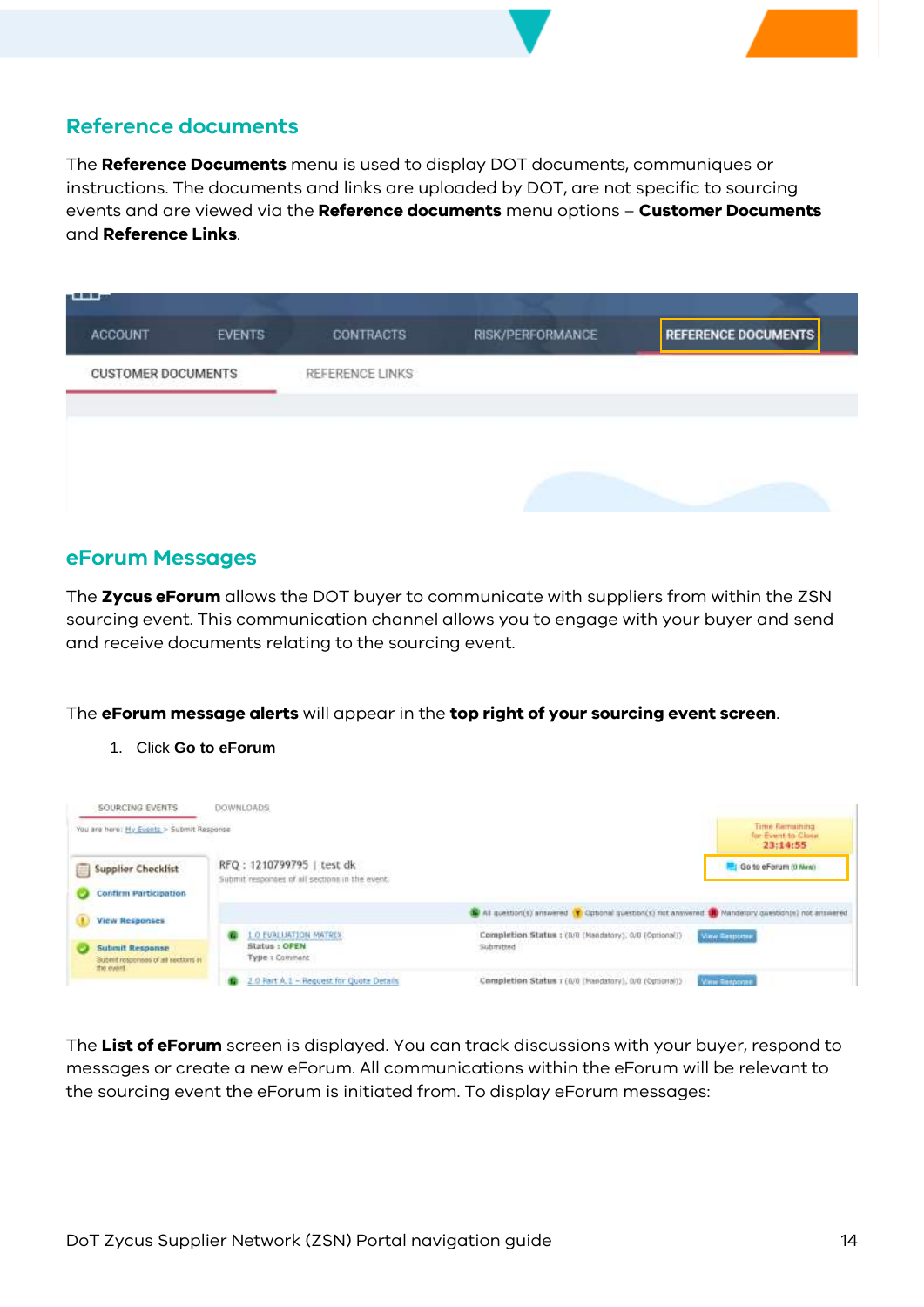| uni                                                                                          |         | <b>Department of Transport</b> |                         |                     |                   |                                                    |        |
|----------------------------------------------------------------------------------------------|---------|--------------------------------|-------------------------|---------------------|-------------------|----------------------------------------------------|--------|
| <b>MCCEX/NT</b>                                                                              | EVENTS. | <b>CONTRACTS</b>               | <b>RISK/PERFORMANCE</b> | REFERENCE DOCUMENTS |                   |                                                    |        |
| <b>BOURCING EVENTS</b><br>You are here: Section List > List of eForum<br>Event Name: test dk |         | DOWNLOADS                      |                         |                     |                   | By Refrink Ltd.   P bot Nonfication   D New ePorum |        |
| A R R R L L R NAME CAL FR. R P.<br><i><b>Affarrum Name</b></i>                               |         |                                | Deportption             |                     | Type              | Hossage                                            | Action |
| aforum topic 1                                                                               |         |                                | whirum tapic 1          |                     | Public Discussion | 见                                                  |        |

#### Click the **eForum** name:

The eForum Message List is displayed.

| <b>ADDIDUNT</b>                                             | <b>EVENTS</b>                              | CONTRACTS:                                                                                                                                                                                                                     | RISK/PERFORMANCE. | REFERENCE DOCUMENTS |                                                  |                                        |
|-------------------------------------------------------------|--------------------------------------------|--------------------------------------------------------------------------------------------------------------------------------------------------------------------------------------------------------------------------------|-------------------|---------------------|--------------------------------------------------|----------------------------------------|
| <b>BOURDING EVENTS</b>                                      |                                            | DOWNLOADS                                                                                                                                                                                                                      |                   |                     |                                                  |                                        |
| You are here Section List > List of eForum > eForum topic 1 |                                            | THE REPORT OF THE REPORT OF THE REPORT OF THE REPORT OF THE REPORT OF THE REPORT OF THE REPORT OF THE REPORT OF THE REPORT OF THE REPORT OF THE REPORT OF THE REPORT OF THE REPORT OF THE REPORT OF THE REPORT OF THE REPORT O |                   |                     |                                                  |                                        |
| <b>Basic time</b>                                           | <b>Custom Fields</b>                       |                                                                                                                                                                                                                                |                   |                     |                                                  |                                        |
| eForum Name                                                 | eForum topic 1                             |                                                                                                                                                                                                                                |                   | Type :              | <b>Public Discussion</b>                         |                                        |
| Description:                                                | efurum topic 1                             |                                                                                                                                                                                                                                |                   | Date Created :      | 01/12/2021 05:41 AM<br>1999   PERSONAL PROVINCIA |                                        |
| Created By :                                                | Danni Kaye                                 |                                                                                                                                                                                                                                |                   |                     |                                                  |                                        |
| <b>CONFIDENTIAL CO</b>                                      | <b>Collapse All</b>                        |                                                                                                                                                                                                                                |                   |                     | * Back to eForum List   New Message              |                                        |
| <b>Message List</b>                                         |                                            |                                                                                                                                                                                                                                |                   |                     |                                                  | <b>SSI</b> Refresh <b>Message List</b> |
| ⊕<br>TEST                                                   | 1 Jack Smith Fosted on 01/12/2021 65:45 AM |                                                                                                                                                                                                                                |                   |                     | Reply                                            |                                        |
|                                                             |                                            |                                                                                                                                                                                                                                |                   |                     |                                                  |                                        |

#### Click **Reply** to respond to the message *OR;*

#### Click **New Message** to create a new message

| <b>ADCIDUNT</b>                                                                                | EVENTS                                                                                                                                                                                                                        | CONTRACTS: | <b>RISK/PERFORMANCE</b> | REFERENCE DOCUMENTS      |                                                                 |                                  |
|------------------------------------------------------------------------------------------------|-------------------------------------------------------------------------------------------------------------------------------------------------------------------------------------------------------------------------------|------------|-------------------------|--------------------------|-----------------------------------------------------------------|----------------------------------|
| <b>BOURDING EVENTS</b>                                                                         |                                                                                                                                                                                                                               | DOWNLOADS  |                         |                          |                                                                 |                                  |
| You are here Section List > List of eForum > eForum topic 1<br>1911 ISBN 19428-81-722-81-700 B | THE REPORT OF A REPORT OF A REPORT OF THE REPORT OF A REPORT OF A REPORT OF A REPORT OF A REPORT OF A REPORT OF THE REPORT OF A REPORT OF A REPORT OF A REPORT OF A REPORT OF A REPORT OF A REPORT OF A REPORT OF A REPORT OF |            |                         |                          |                                                                 |                                  |
| Basic Info                                                                                     | <b>Custom Fields</b>                                                                                                                                                                                                          |            |                         |                          |                                                                 |                                  |
| eForum Name                                                                                    | eForum topic 1                                                                                                                                                                                                                |            |                         | <b>BOOKROOM</b><br>Type: | <b>Public Discussion</b>                                        |                                  |
| Description :                                                                                  | efurum topic 1                                                                                                                                                                                                                |            |                         | Date Created :           | 01/12/2021 05:41 AM<br><b><i>PERMIT RESORT DESIGNATIONS</i></b> |                                  |
| Created By 1                                                                                   | Danni Kaye                                                                                                                                                                                                                    |            |                         |                          |                                                                 |                                  |
| Expand All Collapse All                                                                        |                                                                                                                                                                                                                               |            |                         |                          | * Back to eForum List                                           | New Message                      |
| <b>Message List</b>                                                                            |                                                                                                                                                                                                                               |            |                         |                          |                                                                 | <b>SSI Refresh Thissage List</b> |
| ⊕<br>TEST<br>,,,,,                                                                             | 1 Jack Smith Posted on 01/12/2021 05:45 AM                                                                                                                                                                                    |            |                         |                          | Reply                                                           |                                  |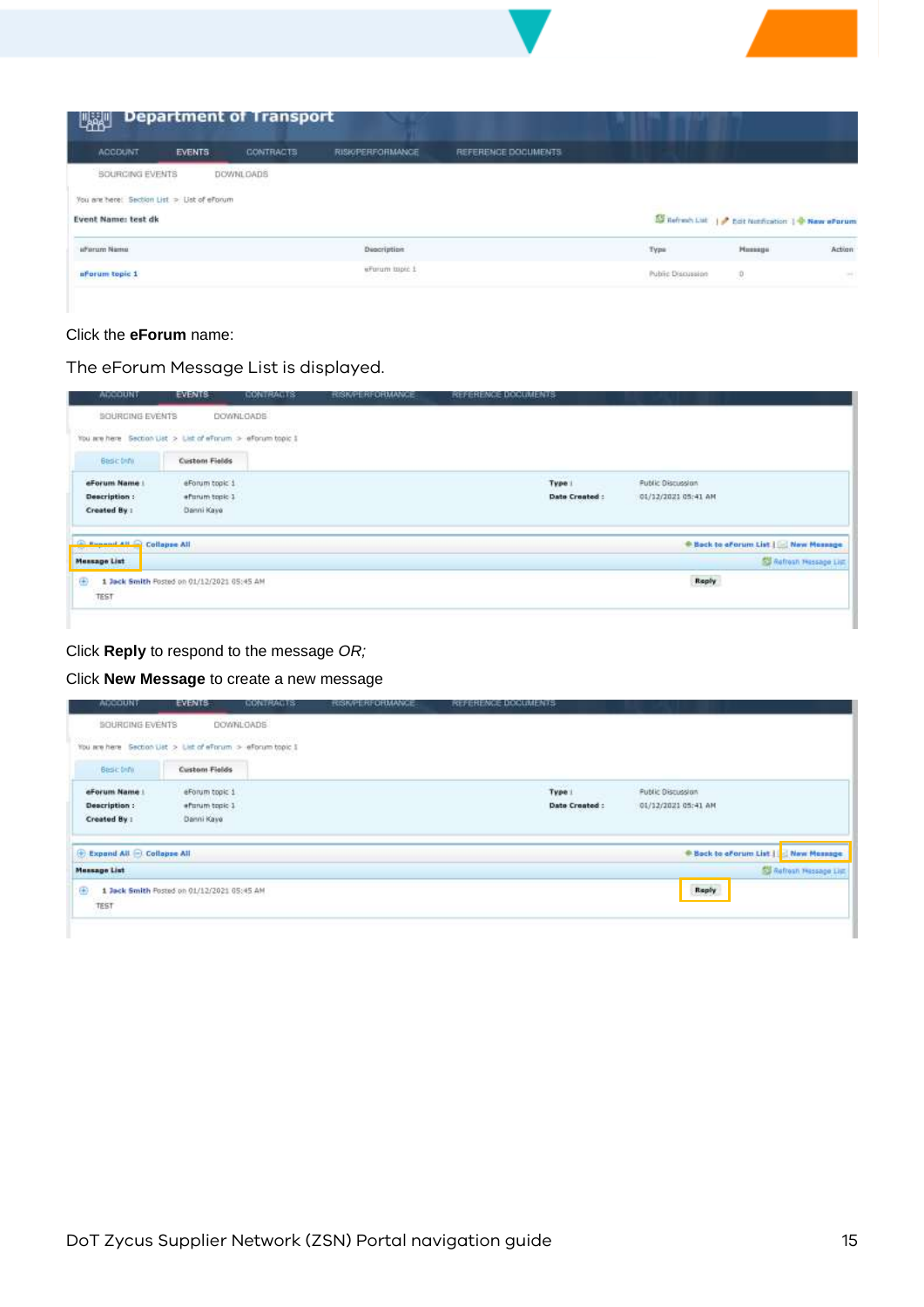The **Respond To** window is displayed. Type your response text in the message field and attach any relevant documentation. A maximum of ten files (up to 5 MB per file) can be uploaded with your response.

Click **Post** to post your message response.

| Respond To:                              |                                                                                                           |  |
|------------------------------------------|-----------------------------------------------------------------------------------------------------------|--|
| <b>Original Message Text</b><br>Message* | THAT<br>.<br>Mar ibitad files 11, sow per file 5 MB<br><b>The Company's Company's Company's Company's</b> |  |
|                                          |                                                                                                           |  |



A confirmation message will confirm your message has been successfully posted.

Click **OK** to close

Your message post will display in the **Message List**. The message posting date and time will allow you to keep track when responses are sent from DOT.

| <b>ACCOUNT</b>                                             | <b>EVENTS</b>                              | <b>CONTRACTS</b> | <b>RISK/PERFORMANCE</b> | REFERENCE DOCUMENTS |                                          |
|------------------------------------------------------------|--------------------------------------------|------------------|-------------------------|---------------------|------------------------------------------|
| SOURCING EVENTS                                            |                                            | DOWNLOADS:       |                         |                     |                                          |
| You are here Section List > Luc of eForum > eForum topic 1 |                                            |                  |                         |                     |                                          |
| <b>Basic Info:</b>                                         | <b>Custom Fields</b>                       |                  |                         |                     |                                          |
| eforum Name:                                               | eforum topic 1                             |                  |                         | Type:               | Public Discussion                        |
| Description :                                              | eForum topic 1                             |                  |                         | Date Created :      | 01/12/2021 05:41 AM                      |
| Created By :                                               | Danni Kaye                                 |                  |                         |                     |                                          |
| Expand All - Collapse All                                  |                                            |                  |                         |                     | <b>♦ Back to eForum List   New Messa</b> |
| <b>Aessage List</b>                                        |                                            |                  |                         |                     | <b>SE Refresh Message</b>                |
| new<br>⊕<br><b>PASS</b>                                    | 2 Buyer Posted on 01/12/2021 05:48 AM      |                  |                         |                     | Reply                                    |
| test response buyer                                        |                                            |                  |                         |                     |                                          |
| 田                                                          | 1 Jack Smith Posted on 01/12/2021 05:45 AM |                  |                         |                     | Reply                                    |
| TEST                                                       |                                            |                  |                         |                     |                                          |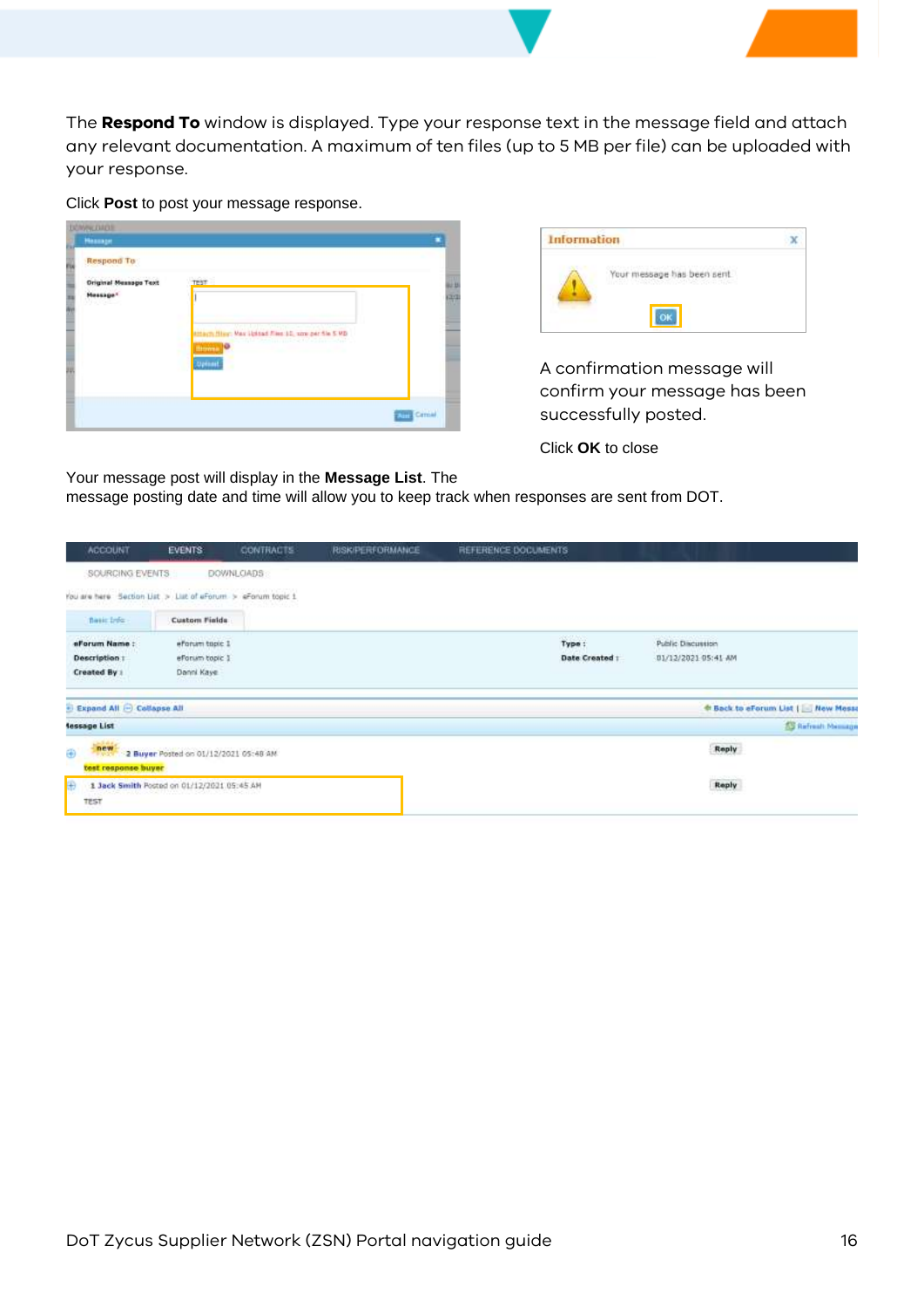#### **Creating a new eForum**

As a supplier, you can create a new eForum and initiate communications with DOT, send documents or request information. The **List of eForum** screen is displayed below.

1. Click **New eForum** to create a new eForum for the sourcing event

| 回<br><b>Department of Transport</b>                                                                                               |               |                                                  |                         |                     |                          |                                      |                         |  |
|-----------------------------------------------------------------------------------------------------------------------------------|---------------|--------------------------------------------------|-------------------------|---------------------|--------------------------|--------------------------------------|-------------------------|--|
| <b>ACCOUNT</b>                                                                                                                    | <b>EVENTS</b> | <b>CONTRACTS</b>                                 | <b>RISK/PERFORMANCE</b> | REFERENCE DOCUMENTS |                          |                                      |                         |  |
| <b>BOURICING EVENTS</b><br>2010년 2010년 2월 2일 2월 2일 2월 2일<br>You are hare: Section List > List of afterving<br>Event Name: test dk |               | DOWNLOADS<br>The State of the State of the State |                         |                     |                          | S Refresh List   P Edit Notification | <sup>O</sup> New eForum |  |
| of orum Name                                                                                                                      |               |                                                  | Description             |                     | <b>Type:</b>             | <b>Hussage</b>                       | Action                  |  |
| aforum topic 1                                                                                                                    |               |                                                  | eferum topic 1          |                     | <b>Public Discussion</b> | Э.                                   | $\frac{1}{2}$           |  |

The **New eForum** window is displayed.

Enter the **eForum Name** details

Enter the **eForum Description**

Click **Save** to create the eForum

| New eForum         |                         | ×              |
|--------------------|-------------------------|----------------|
| eForum Name *      | Part D.2 Clarifications |                |
|                    | 232 characters left     |                |
| <b>Description</b> | Part D.2 Clarifications |                |
|                    | 232 characters left     |                |
| Signature/Remarks  | Danni Co Pty Ltd        |                |
|                    | 1984 characters left    |                |
|                    |                         | Cancel<br>Save |

The eForum has been successfully created. The **Type column** will indicate that the eForum was created by the supplier and not initiated by DOT.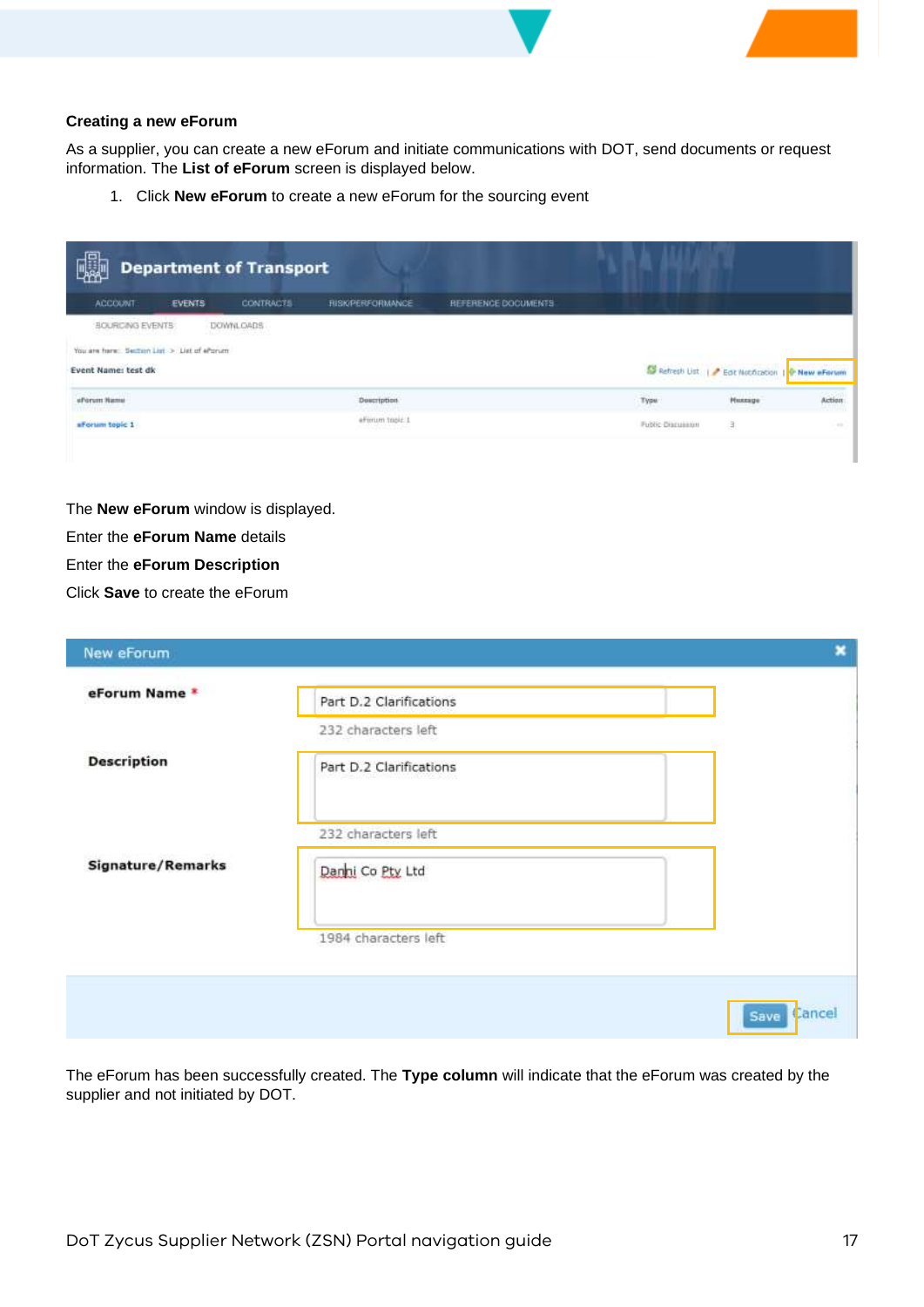#### SUURCING EVENTS: DOWNLOADS

You are here: Section List > List of eForum

| Event Name: test dk                                                                                                                                                                                                                                                                                                       |                                                             | 53 Refresh Ust.   Cdt Nottfication   P New eForum |                |                |  |
|---------------------------------------------------------------------------------------------------------------------------------------------------------------------------------------------------------------------------------------------------------------------------------------------------------------------------|-------------------------------------------------------------|---------------------------------------------------|----------------|----------------|--|
| affectum Mama:                                                                                                                                                                                                                                                                                                            | Description                                                 | Тура                                              | Measupe        | Action         |  |
| and any state of the control of the control of the control of the control of the control of the control of the<br>Second Second Second Second Second Second Second Second Second Second Second Second Second Second Second Second<br>Part D.2 Clarifications<br>the property of the control of the control of the control | Part-D.2 Clarifications                                     | Supplier Initiated<br>work will be a started to   | $\mathbf{u}$   | o              |  |
| Specific PART d Clarifications                                                                                                                                                                                                                                                                                            | Specific FART d Camfications                                | <b>Buppler Initiated</b>                          | $\mathfrak{g}$ |                |  |
| eForum topic 1                                                                                                                                                                                                                                                                                                            | efforum topic 1<br>and the company's state of the company's | <b>Public Discussion</b>                          |                | <b>SECTION</b> |  |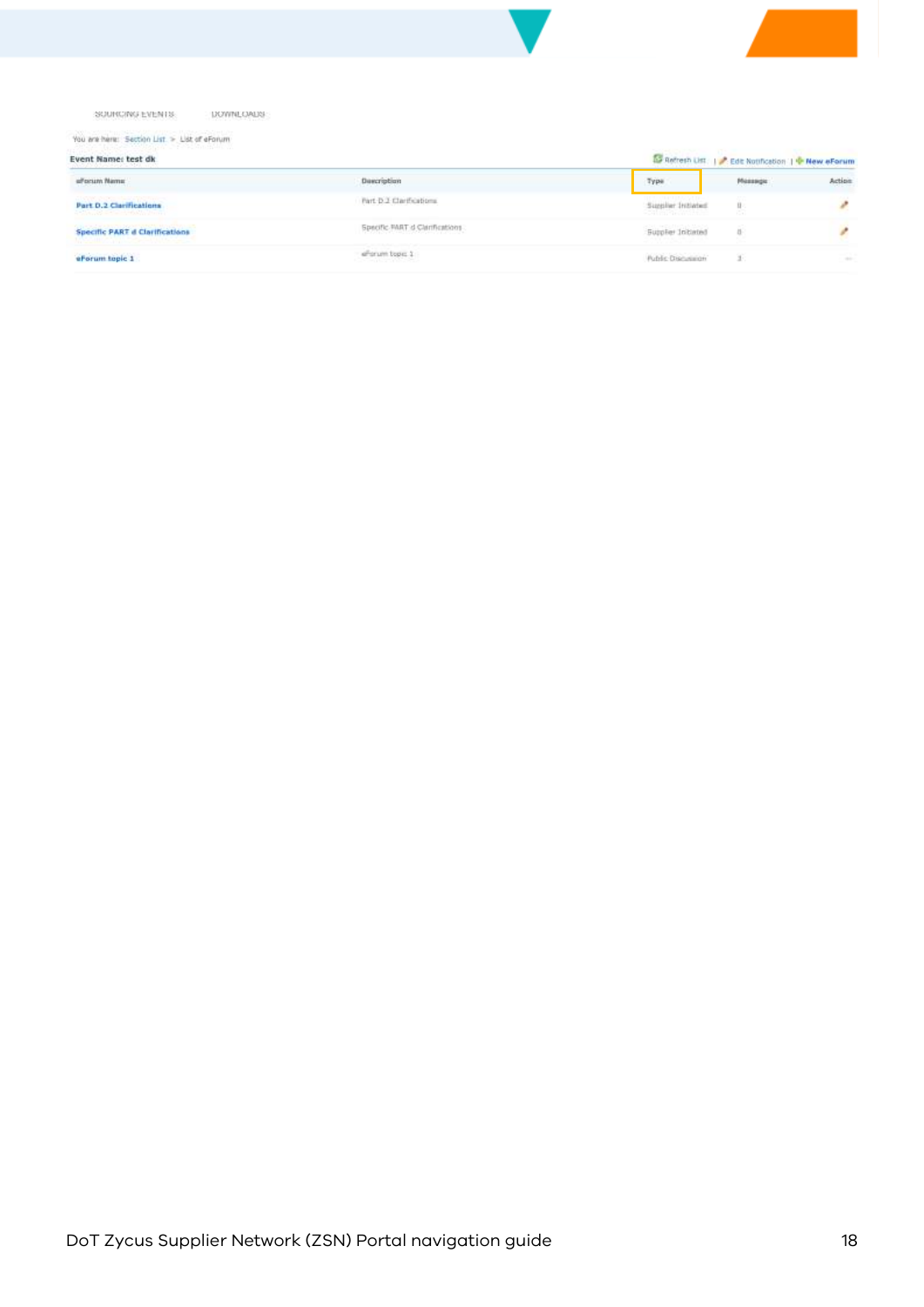### <span id="page-18-0"></span>**Respond to a request for offer**

A request for offer can be initiated by your buyer as part of sourcing negotiations. The request for offer allows you to review and update your pricing and submit it back to your buyer for consideration. A request for offer will be submitted by your buyer once you have responded to a sourcing event and provided a quote. **Offer request** will appear on the dashboard of your ZSN portal.

As a supplier, you can respond to an offer request by clicking on the sourcing event link on your ZSN dashboard.

1. Navigate to **Sourcing Events** and click the event with the status – **Negotiation in Progress**

| <b>Sourcing Events</b>           |                 |                   |                     |
|----------------------------------|-----------------|-------------------|---------------------|
| <b>RFP - OA Services</b>         | <b>CLOSED</b>   |                   |                     |
| Customer                         | <b>Event Id</b> | <b>Event Type</b> | Open Date           |
| Department of Trans 1211634395   |                 | <b>RFP</b>        | 25/11/2021 04:13 AM |
| <b>RFP - QA Services</b>         | <b>CLOSED</b>   |                   |                     |
| Customer                         | Event Id        | <b>Event Type</b> | Open Date           |
| Department of Trans              | 1211634395      | <b>RFP</b>        | 25/11/2021 04:13 AM |
| Sourcing for Services - UH-23_11 | <b>CLOSED</b>   |                   |                     |
| Customer                         | <b>Fvent Id</b> | <b>Event Type</b> | Open Date           |
| Department of Trans 1211614795   |                 | <b>RFP</b>        | 25/11/2021 04:10 AM |

#### NOTE: Click more to open **All Sourcing Events** if they don't appear easily on your scorecard. Then click event with the status – **Negotiation in Progress**

Negotiation In **B** Erter Bent 1203756 30 Training Procure From Existing 线线的主要 14107821217 AM lane: Tennels 罰 Inited Frages

The **My Events > Negotiate Pricing** page is displayed. The Negotiation Trail allows you to track the request for offer that has been submitted by your buyer.

- 2. Click **Actions** to display the menu options
- 3. Select **Export** to download the pricing lot excel file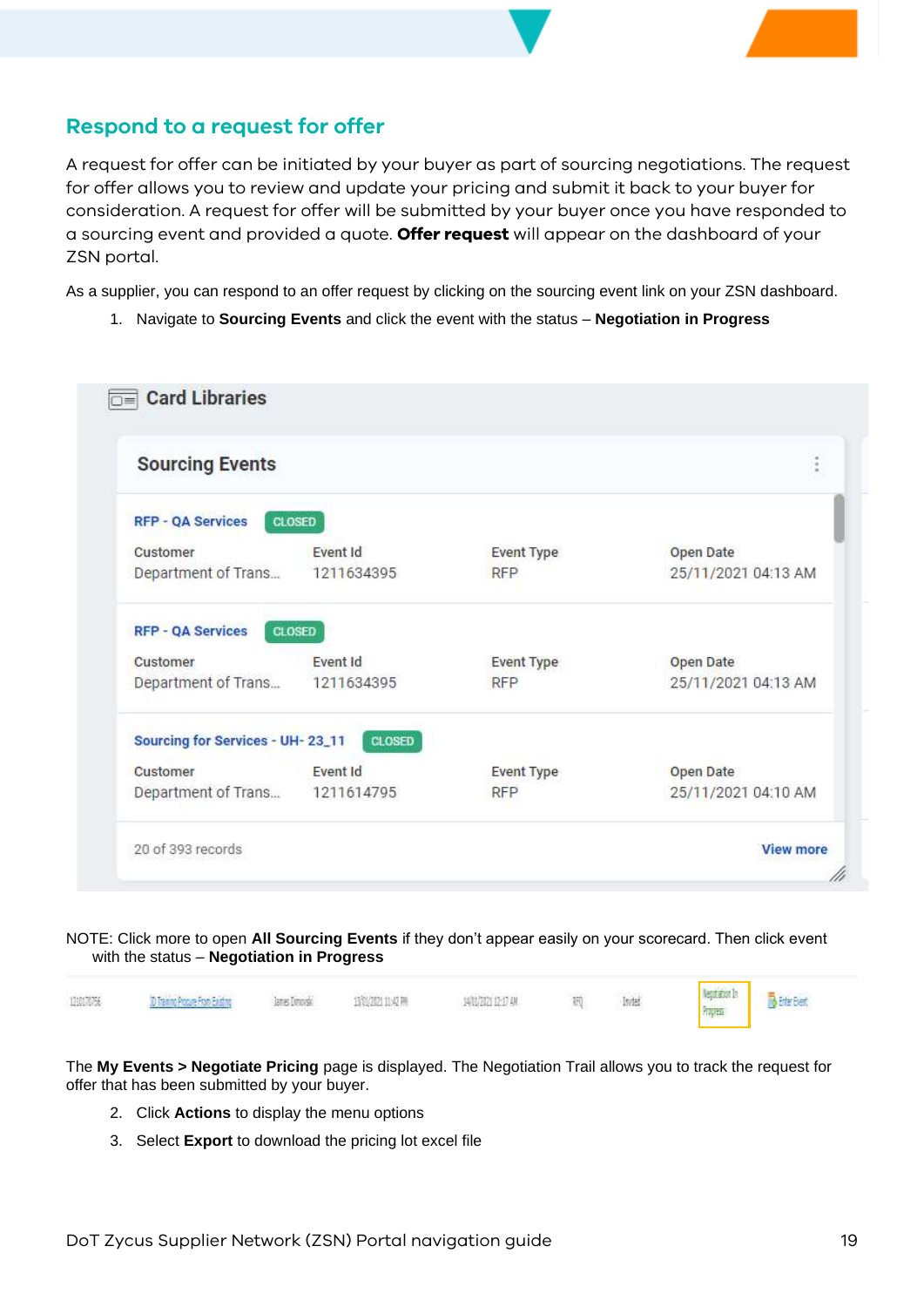| You are hore: the Ecenta + Negotiana Pitches                  |                                                                                              |                |                   |                          | <b>Event Queen</b>               |
|---------------------------------------------------------------|----------------------------------------------------------------------------------------------|----------------|-------------------|--------------------------|----------------------------------|
| Supplier Checklist<br>Confirm Portfolgother                   | RFQ: 1210170756   JD Training Procure From Existing<br>lik-for and approva bigobanal PHOto). |                |                   |                          | <b>P.</b> Guita of town college. |
| View Responses                                                | <b>Negotiation Trail</b>                                                                     |                |                   |                          |                                  |
| Schreit Amprover                                              | <b>Reind</b>                                                                                 | in.            | Constant          | <b>Date Times</b>        |                                  |
| <b>CO Regotiate Pricing</b>                                   | Organized.                                                                                   | 35.695.93 ALC: |                   |                          | Actual TV                        |
|                                                               | "A testi                                                                                     | 14,882.00 AUD  | Inquest for other | 14/01/2021 12:56:06 AM   | Adone #<br><b>Section</b>        |
| <b>RFQ Summary</b>                                            | A Carminico                                                                                  |                |                   | swouldoor sit in its ow- | ASSN 7                           |
| Event Status: Nugotiation 34<br><b>BAC ANTIBE</b><br>Fregress | Wilson Wilson                                                                                |                |                   |                          |                                  |
| Open Date: 2010/2022 21:42 NV                                 |                                                                                              |                |                   |                          |                                  |
| Clear Dollar (4/31/1971) 23-17-68                             |                                                                                              |                |                   |                          |                                  |
| Dietert Jenni (Scoutt)                                        |                                                                                              |                |                   |                          |                                  |
| Castact:                                                      |                                                                                              |                |                   |                          |                                  |

| <b>STATISTICS</b><br>Round | $\tau_{\rm HII}$  | Ennement<br>h lotavité in | Date Time                                                       |             |
|----------------------------|-------------------|---------------------------|-----------------------------------------------------------------|-------------|
| Organi Bid                 | $14,816.18\pm0.0$ |                           |                                                                 | 44000       |
| <b>A</b> Round L           | 36,800.00 AUD     | Request for Offer         | -200<br>14/01/2021 12:36:06 AM<br><b>PARTNERS IN STATISTICS</b> | Actions     |
| Course Bd 1                |                   |                           | 14/01/2021 12:16:07:48                                          | Espart<br>÷ |

The Excel file will download to your computer and can be opened from the bottom left corner of your Google Chrome browser window.

#### 4. Select **Open** on Excel file

| You are here: Ny Events > Nepotiate Pricing |                               |                                                                                        |                                                      |               |
|---------------------------------------------|-------------------------------|----------------------------------------------------------------------------------------|------------------------------------------------------|---------------|
|                                             |                               |                                                                                        | Go to eForum (1 New).                                |               |
|                                             |                               |                                                                                        |                                                      |               |
|                                             |                               |                                                                                        |                                                      |               |
| Round                                       | Prizat                        | Comment                                                                                | Date Time:                                           |               |
| Original Bid                                | 16,800.00<br>AUD              |                                                                                        |                                                      | <b>Action</b> |
| vR.<br>Round 1                              | 16,000.00<br>AUD <sup>1</sup> | <b>Request for Office</b><br>متووي                                                     | 14/01/2021 12:36:06 AM                               | Action<br>eг  |
| Counter Bid 1                               |                               |                                                                                        | 14/01/2021 12:36:07 AM                               | <b>Action</b> |
|                                             |                               |                                                                                        |                                                      |               |
|                                             |                               |                                                                                        |                                                      |               |
|                                             |                               |                                                                                        |                                                      |               |
|                                             |                               |                                                                                        |                                                      |               |
|                                             |                               | Review and approve Negotiated Pricing.<br><b>Negotiation Trail</b><br>Supplier B Boyer | RFQ: 1210170756.   JD Training Procure From Existing |               |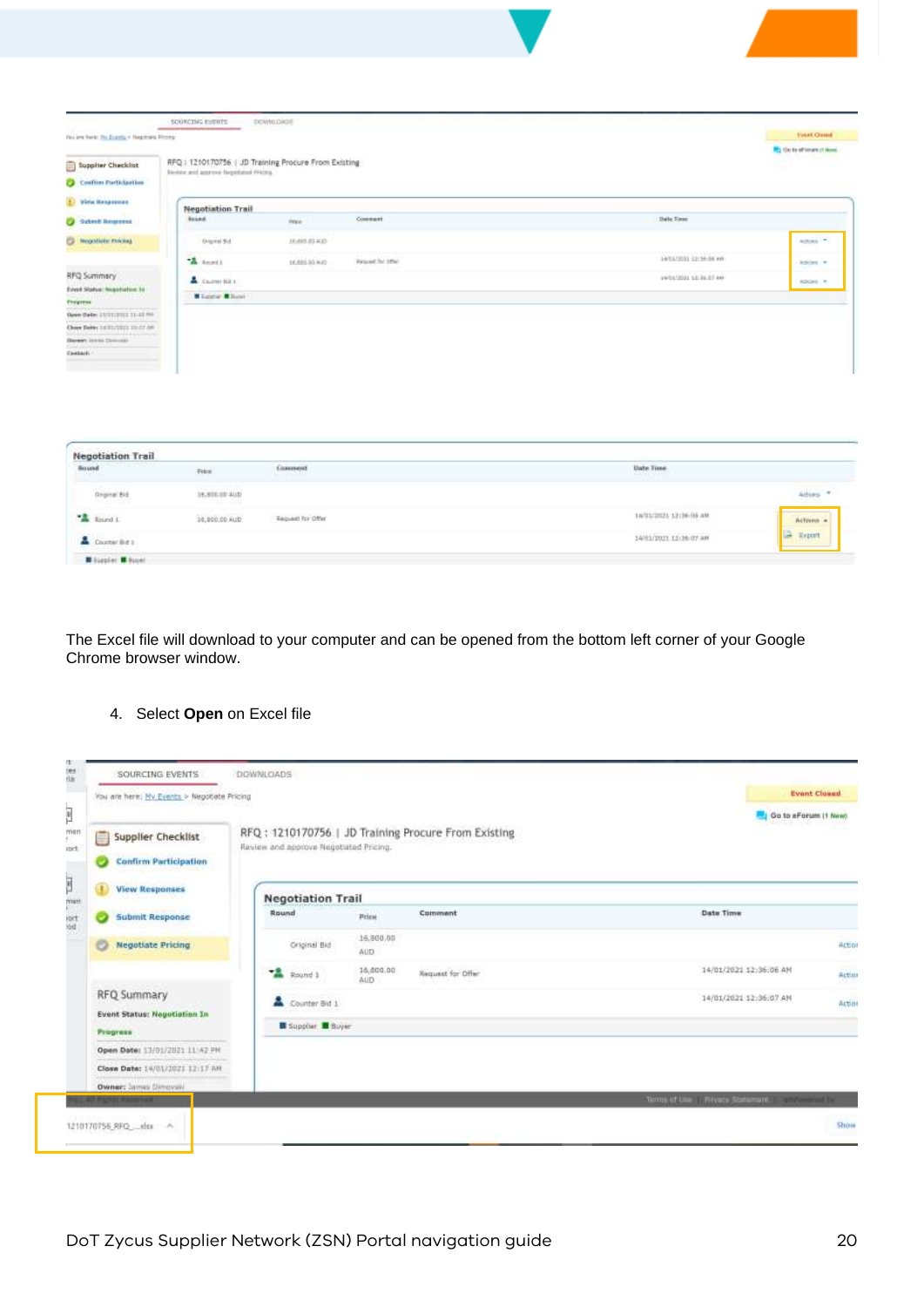The **Negotiate Export** file will open. The spreadsheet contains the quoted pricing lot total. You can update the new negotiated LOT total and submit this to your buyer for review. The second sheet contains the details of the pricing line item(s) that can be updated to reflect the new pricing.

5. To update the pricing click on the **second sheet**.

|                                | Total                         | 16,800.00                                                                                 | 16,800.00            |
|--------------------------------|-------------------------------|-------------------------------------------------------------------------------------------|----------------------|
| 6.105(1)                       | <b>Enter Question</b>         | 16,800.00                                                                                 | 16,800.00            |
| <b>Lot Number</b>              | <b>Lot Name</b>               | Old Lot Total                                                                             | <b>New Lot Total</b> |
| 5. Lot Summary                 |                               |                                                                                           |                      |
|                                |                               | C.Save the excel sheet, import it back into iSource and send for supplier approval        |                      |
|                                |                               | B.Edit/update the response for individual line item by scrolling to individual line items |                      |
|                                |                               | A.Go to individual worksheet for editing response to one pricing table at a time          |                      |
| 4. Instructions                |                               |                                                                                           |                      |
| <b>AUD - Australian Dollar</b> |                               |                                                                                           |                      |
|                                |                               | 3. Currency applicable to responses being prepared in this excel workbook:                |                      |
|                                |                               | 2. Currency of supplier response at the time of original bid submission: AUD              |                      |
|                                | 7 Exported by User:           | Jack Smith                                                                                |                      |
|                                |                               | 6 Export Date and Time 01/12/2021 08:59 AM                                                |                      |
|                                | 5 Supplier Name:              | Jack Smith                                                                                |                      |
|                                | 4 Export for round:           | 1                                                                                         |                      |
|                                | 3 Event Type:                 | <b>RFQ</b>                                                                                |                      |
|                                | 2 Event Name:                 | JD Training Procure From Existing                                                         |                      |
|                                | 1 Event ID:                   | 1210170756                                                                                |                      |
|                                | 1. Negotiation Export Summary |                                                                                           |                      |

The second sheet will display the pricing line item details. Pricing can be maintained in the **Pricing Information** column.

6. Click on the value in the **Pricing Information** cell and update the quoted price.

| K25                    | $\mathcal{L}$     | $\mathbf{1} \times \mathbf{1}$                     |                         |                       |            |          |                                       |            |                             |                           |
|------------------------|-------------------|----------------------------------------------------|-------------------------|-----------------------|------------|----------|---------------------------------------|------------|-----------------------------|---------------------------|
|                        | в                 |                                                    | D                       |                       |            | G        | н                                     |            |                             |                           |
|                        |                   | <b>kem !- formation</b><br>$\frac{1}{2}$<br>$\sim$ |                         | <b>Bareline Costs</b> | __         |          | Deman <sup>43</sup> sformation<br>___ |            | Pricing Information-        | <b>Total Coat</b><br>$-1$ |
| 2                      | <b>Borns No.,</b> | <b>Here Market</b>                                 | <b>Item Description</b> | <b>Target Price</b>   |            | Est Gis- | <b>Co</b>                             | <b>UOM</b> | <b>Rate IDST Includivel</b> | <b>Total Cost</b>         |
| $\overline{3}$         |                   |                                                    |                         |                       | Price Type |          |                                       |            | Madon 1                     |                           |
| $\overline{A}$<br>- 51 |                   | <b>Involce System</b>                              | Invoice System          |                       | Bulk       | 1.00     | 220.00 Days                           |            | 1250                        | 275,000.00                |

The change to the pricing information will update the **Total Cost** value.

|   | <b>CONTRACTOR</b> | <b>Then Information</b><br>여 124,26                          | .                     | <b>Basellan Costs</b> |            | Demand Information<br>the company of the company of the com- | IJ,<br>$\sim$ 1 |             | <b>Pricing Information</b>   | Tatel Cost<br>22223032                                      |
|---|-------------------|--------------------------------------------------------------|-----------------------|-----------------------|------------|--------------------------------------------------------------|-----------------|-------------|------------------------------|-------------------------------------------------------------|
|   | <b>Ban No.</b>    | <b><i><u>ALLEN A. A. A. A.</u></i></b><br><b>Diece Norme</b> | Diers Description     | <b>Torpel Price</b>   |            | Ext Qty                                                      |                 | нои         | <b>Ratio (GST Inclusive)</b> | <b>STATISTICS IN THE REAL PROPERTY</b><br><b>Tatel Cost</b> |
| Ξ |                   |                                                              |                       |                       | Price Type |                                                              | Qty             |             | Value                        |                                                             |
|   |                   | Invoice System                                               | <b>Investa System</b> |                       | Bulk       | 1.00                                                         |                 | 220.00 Days | <b>CALCULATION</b><br>1100   | 242,000.00                                                  |

The file can now be saved to your computer.

7. Click **Save** to save the file – do not rename the file when saving as the file will need to be imported back into ZSN.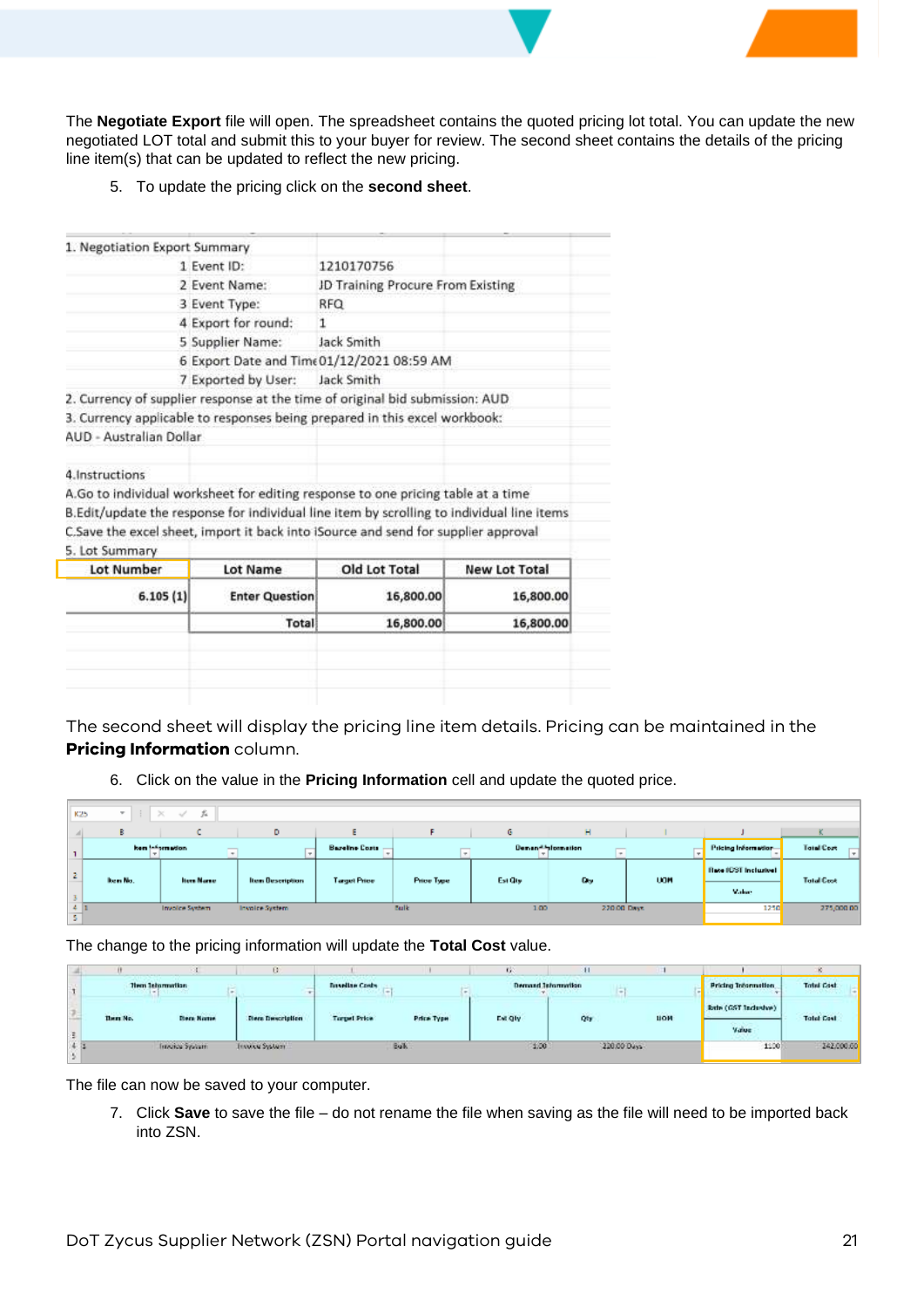|                                             | AutoSave (OOff)                                     | $\boxed{\boxtimes}$ り・ |                                                                                                                       | $B - 1$                                                |                                                                                                  |                                  |           |             |         |                             |             | 1210097702_RFQ_NegotiateExport_ |
|---------------------------------------------|-----------------------------------------------------|------------------------|-----------------------------------------------------------------------------------------------------------------------|--------------------------------------------------------|--------------------------------------------------------------------------------------------------|----------------------------------|-----------|-------------|---------|-----------------------------|-------------|---------------------------------|
| File                                        | Home                                                | Insert                 | Draw                                                                                                                  | Page Layout                                            | Formulas                                                                                         | Data                             | Review    | View        | Add-ins | Help                        | Places      | Tell m                          |
| $\Box$<br>Paste<br>$\overline{\phantom{a}}$ | $\chi$ Cut<br>ि Copy<br>Format Painter<br>Clipboard | 反。                     | Calibri<br>$\begin{array}{ccccc} \mathsf{B} & I & \underline{\mathsf{U}} & \mathsf{\scriptscriptstyle v} \end{array}$ | $\boxed{m}$ - $\boxed{\Delta}$ - $\boxed{A}$ -<br>Font | $\mathbf{F}$ 11 $\mathbf{F}$ A^ A <sup>*</sup> $\vert \equiv \equiv \pm \vert \psi \rangle$<br>反 | 틀 틀 블   트 포   圓 Merge & Center * | Alignment | ゃ Wrap Text | 反       | $$ -  \%$ 9 6 - 0<br>Number | $\sim$<br>反 | Conditional<br>Formatting *     |
|                                             |                                                     |                        |                                                                                                                       |                                                        |                                                                                                  |                                  |           |             |         |                             |             |                                 |
| <b>DC29</b>                                 | $\overline{\mathbf{v}}$                             | ÷<br>$\mathbb{X}$      | fx                                                                                                                    |                                                        |                                                                                                  |                                  |           |             |         |                             |             |                                 |

8. Select a file location to save the file and click the **Save** button.

| <b>Downloads</b><br>1210170756_RFQ_NegotiateExport_CounterBid_1_Jack_CITYWIDE (1) |                    |
|-----------------------------------------------------------------------------------|--------------------|
| Excel Workbook (*.xlsx)<br>More options                                           | Save<br>٠          |
| New Folder                                                                        |                    |
| Name 1                                                                            | Date modified      |
|                                                                                   |                    |
| 1210170756_RFQ_NegotiateExport_CounterBid_1_Jack_CITYWIDE (1).xlsx                | 1/12/2021 8:04 PM  |
| ×⊞<br>1210170756_RFQ_NegotiateExport_CounterBid_1_Jack_CITYWIDE.xlsx<br>×≣        | 1/12/2021 7:48 PM  |
| 1210170756_RFQ_NegotiateExport_Round_1_Jack_CITYWIDE.xlsx<br>×⊞                   | 1/12/2021 7:47 PM  |
| 1210909332_RFP_DRAFT_EXPORT (1).xlsx<br>$x \equiv$                                | 10/09/2021 3:06 PM |

Navigate to the ZSN **Event Details** window and Import the file back into your **Negotiation Trail**.

- 9. Click the **Actions** menu from the **Counter Bid 1** row.
- 10. Click **Import**.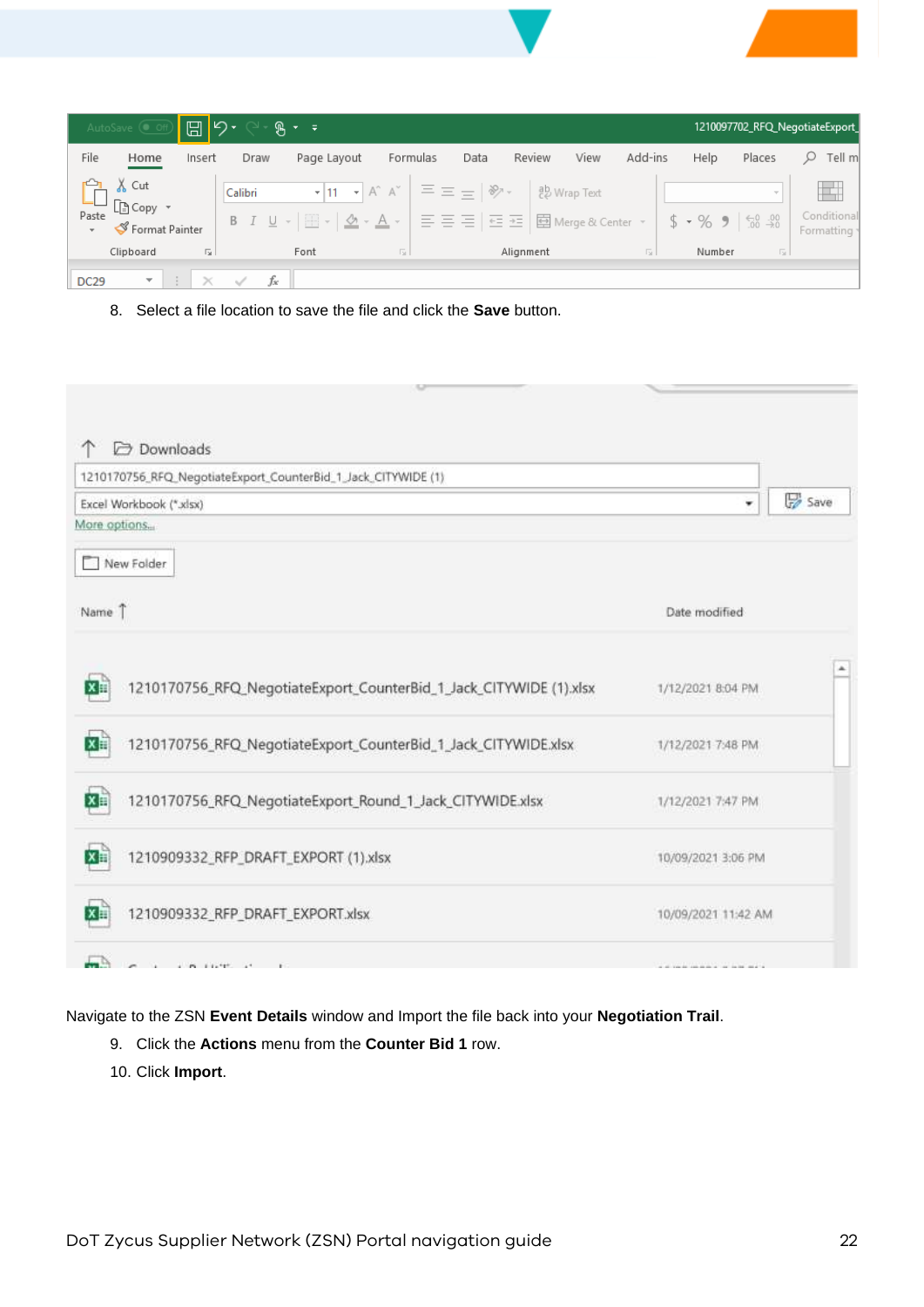|                                        |                   |                                                     |                      | <b>Event Closed</b> |
|----------------------------------------|-------------------|-----------------------------------------------------|----------------------|---------------------|
| Review and approve Negotiated Pricing. |                   | RFQ: 1210170756   JD Training Procure From Existing | Go to eForum (1 New) |                     |
| <b>Negotiation Trail</b>               |                   |                                                     |                      |                     |
| Round                                  | Price             | Date Time<br>Comment                                |                      |                     |
| Original Bid                           | 16,900.00<br>AUD. |                                                     |                      | Actions             |
| Round 1                                | 16,800.00<br>AUD  | 14/01/2021 12:36:06 AM<br>Request for Offer         |                      | Actions             |
| Counter Bid 1                          |                   | 14/01/2021 12:36:07 AM                              |                      | Actions             |
|                                        |                   |                                                     |                      | E.                  |

#### 11. Select the file you wish to import.

| Name                                                                              | Data modified                         | Type                                            | 209 |
|-----------------------------------------------------------------------------------|---------------------------------------|-------------------------------------------------|-----|
| Teylow (d)                                                                        |                                       |                                                 |     |
| E 1210170756_RFQ_NegotiateExport_CounterBid_1_Jack_CITYWIDE (1).xlsx              | 1/12/2021 8:04 PM                     | Microsoft Excel Wark                            |     |
| M: 1210170756_RFQ_NegotiateExport_CounterBid_1_Jack_CITYWIDE.xlsx                 | 1/12/2021 7:48 FM                     | Microsoft Excel Work                            |     |
| Di 1210170756_RFQ_NegotiateExport_Round_1_Jack_CITYWIDExIsx                       | 1/12/2021 7:47 PM                     | Alternauft Excel Work                           |     |
| <sup>(3)</sup> ISource Standard Terms and Conditions.docx                         | 1/12/2021 4:13 PM                     | Microsoft Word-Doc.;                            |     |
| Last week (12)                                                                    |                                       |                                                 |     |
| E DOT21844 pdf                                                                    | 26/11/2021 11:24 AM                   | Adobe Acrobat Docta.                            |     |
| P FRD-22H-Standard-Disclosures-in-the-Report-of-Operatio (4) docs                 | 26/11/2021 11:15 AM                   | Microsoft Word Dac                              |     |
| D. FRD-22H-Standard-Disclosures-in-the-Report-of-Operatio (2) docs                | 26/11/2021 11:15 AM                   | Microsoft Word Doc.,                            |     |
| procedured the colored this statement to add the colored of Statements the dealer | that an a visitory a straight was at- | A Reference of a play that is a significant and |     |
|                                                                                   |                                       |                                                 |     |

#### 12. Click **Open**.

A confirmation message will display.

13. Click **OK** to continue.



The updated pricing is now displayed as the **Counter Bid 1**. Comments to the buyer can be added to the **Comment** field if required.